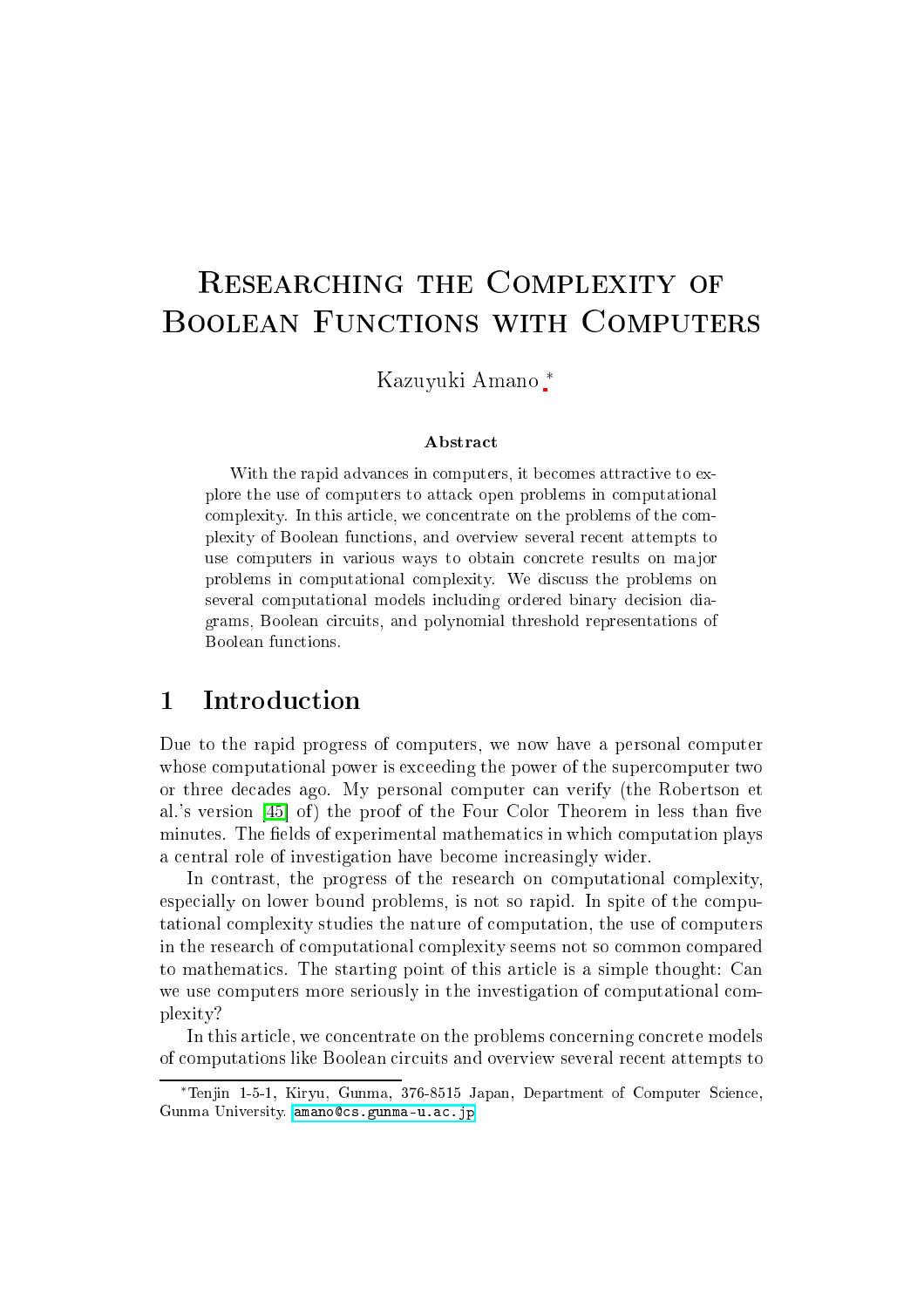use omputers in various ways to obtain on
rete results on major problems in omplexity theory. The models we onsider in this arti
le in
lude ordered binary decision diagrams, Boolean circuits, and polynomial threshold representations of Boolean fun
tions. We are aware that many of them are still in preliminary stages, and more work is needed to get an important result. However, we hope that these attempts inspire a new idea for atta
king the major and difficult problems in complexity theory; this is one of the main points that we would like to offer in this article.

An article encouraging to use computers in the research of computational omplexity, whi
h has a similar spirit to this arti
le, was also presented by Williams [54]. In that article, he reviewed several topics that practical computing has made a noteworthy impa
t. The topi
s in
lude the analysis of the omplexity of exponential time algorithms, onstru
ting gadgets using omputers and more. This arti
le is more oriented to the problems of the omplexity of Boolean fun
tions. In addition, we give several open problems that we believe to be interesting, doable and fun.

The organization of this article is as follows: In Section 2, we start with the problem on the OBDDs as an illustrative example so that a large amount of omputations lead us to a better understanding of the omplexity. Then in Section 3, we consider three topics on Boolean circuits and see how actual omputations an help to obtain theoreti
al results. In Se
tion 4, we onsider the problems on the expressive power of real valued polynomials for representing Boolean fun
tions in
luding a new omputational method for getting an upper bound on the average density of polynomial threshold representations of Boolean fun
tions.

### 2Ordered Binary Decision Diagrams

We begin this article by reviewing the problem on the expressive power of ordered binary decision diagrams (OBDDs) and how computers are helping to give a better knowledge about the omplexity. The ordered binary de
ision diagram is one of the most well studied models for representing Boolean functions both in theory and in practice.

**Definition 1.** Let  $X_n = \{x_1, \ldots, x_n\}$  be a set of Boolean variables. A variable ordering  $\pi$  on  $X_n$  is a permutation from  $\{1, \ldots, n\}$  to  $X_n$  leading to the ordered list  $\pi(1), \ldots, \pi(n)$  of the variables.

 $A \pi$ -OBDD on  $X_n$  is a directed acyclic graph whose sinks are labeled by a onstant 0 or 1 and whose inner nodes are labeled by Boolean variables from  $X_n$ . Each inner node has two outgoing edges, one of them labeled by 0, the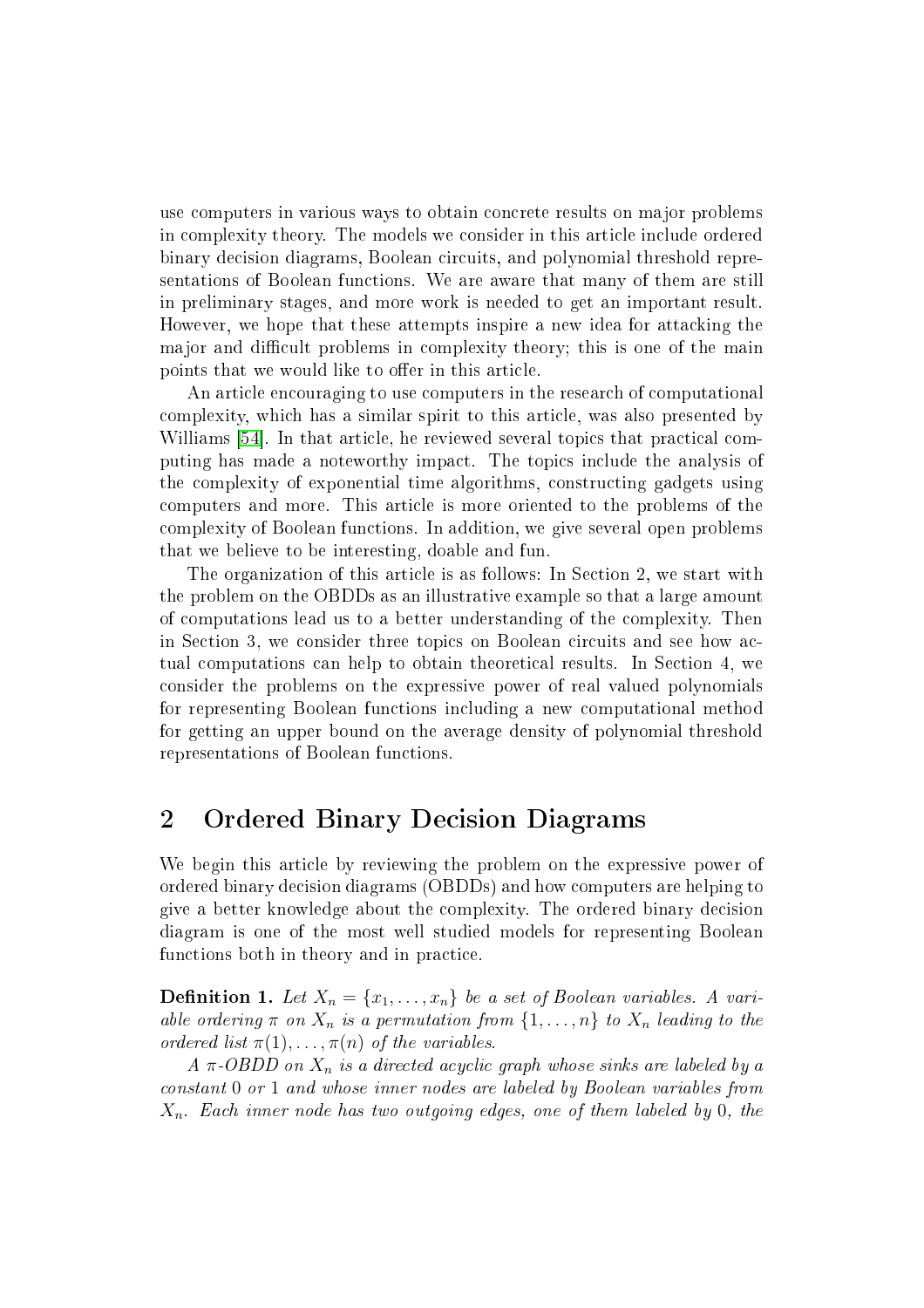other by 1. The edges between inner nodes have to respect the variable ordering  $\pi$ , i.e., if an edge leads from an  $x_i$ -nodes to an  $x_j$ -node, then  $\pi^{-1}(x_i)$  <  $\pi^{-1}(x_j)$ . A  $\pi - OBDD$  computes a Boolean function  $f: \{0,1\}^n \to \{0,1\}$ in the following way: An assignment  $(a_1, \ldots, a_n) \in \{0,1\}^n$  to  $X_n$  defines a uniquely determined path from the root to one of the sinks. The label of the reached sink gives  $f(a)$ . The size of a  $\pi$ -OBDD is defined as the number of its nodes. The OBDD complexity of f is the minimum size of a  $\pi$ -OBDDs that computes f. A  $\pi$ -OBDD for some unspecified variable order is simply called OBDD.

The size of an OBDD for a given Boolean function is strongly depending on the variable order. For example, consider the function  $f(x_1, \ldots, x_{2n}) =$  $(x_1 \vee x_2) \wedge (x_3 \vee x_4) \wedge \cdots \wedge (x_{2n-1} \vee x_{2n})$ . If we use the ordering  $(x_1x_3 \cdots x_{2n-1}x_2x_4 \cdots x_{2n})$ , then we only need  $2n+2$  nodes to represent  $f$ ; however we need  $2^{n+1}$  nodes if the ordering  $(x_1x_2 \cdots x_{2n})$  is used.

In the theory of OBDDs, one of the most investigated functions is the middle bit of integer multiplication. This is a  $2n$ -variable Boolean function that represents the  $n$ -th bit (the least significant bit is counted as the first) of the product of two *n* bit numbers  $(x_{n-1} \cdots x_0)$  and  $(y_{n-1} \cdots y_0)$  specified by inputs. This function is the first practical function for which an exponential lower bound has been proven for every variable order [12].

The investigation of the OBDD size of the middle bit of integer multipli ation as well as other bits has a long history. An ex
ellent survey devoted to this topic was presented by Bollig  $[11]$  in the BEATCS column. The newest volume of the famous book of Knuth [31] also discusses this topic extensively.

The current best lower bound is  $2^{\lfloor n/2 \rfloor}/61 - 4$  by Woelfel [55] and the current best upper bound is  $2.8 \cdot 2^{6n/5}$  by the author and Maruoka [3]. The upper bound is achieved by the pairwise ascending variable order  $\pi =$  $(x_0, y_0, \ldots, x_{n-1}, y_{n-1})$ . In fact, we found this by computer calculations. Below we describe a short story explaining this.

For an ease of exposition, we consider a variant of OBDDs called quasiredu
ed OBDDs (qOBDDs); OBDDs where all variables have to be tested on every path from the source to the sinks. The size of  $\pi$ -qOBDD is at most  $n + 1$  times larger than the size of  $\pi$ -OBDD for a same  $\pi$ , i.e., both are essentially the same (espe
ially when we onsider a fun
tion having an exponential complexity like integer multiplication). By the following nice fact, the size of  $\pi$ -OBDD for a given function f is fully characterized by the number of different subfunctions of f obtained by fixing appropriate variables according to  $\pi$ .

<span id="page-2-0"></span>**Fact 1.** Let f be a Boolean function over the variable set  $X = \{x_1, \ldots, x_n\}$ . For  $I \subseteq X$ , let sub $(f, I)$  denote the number of different subfunctions of f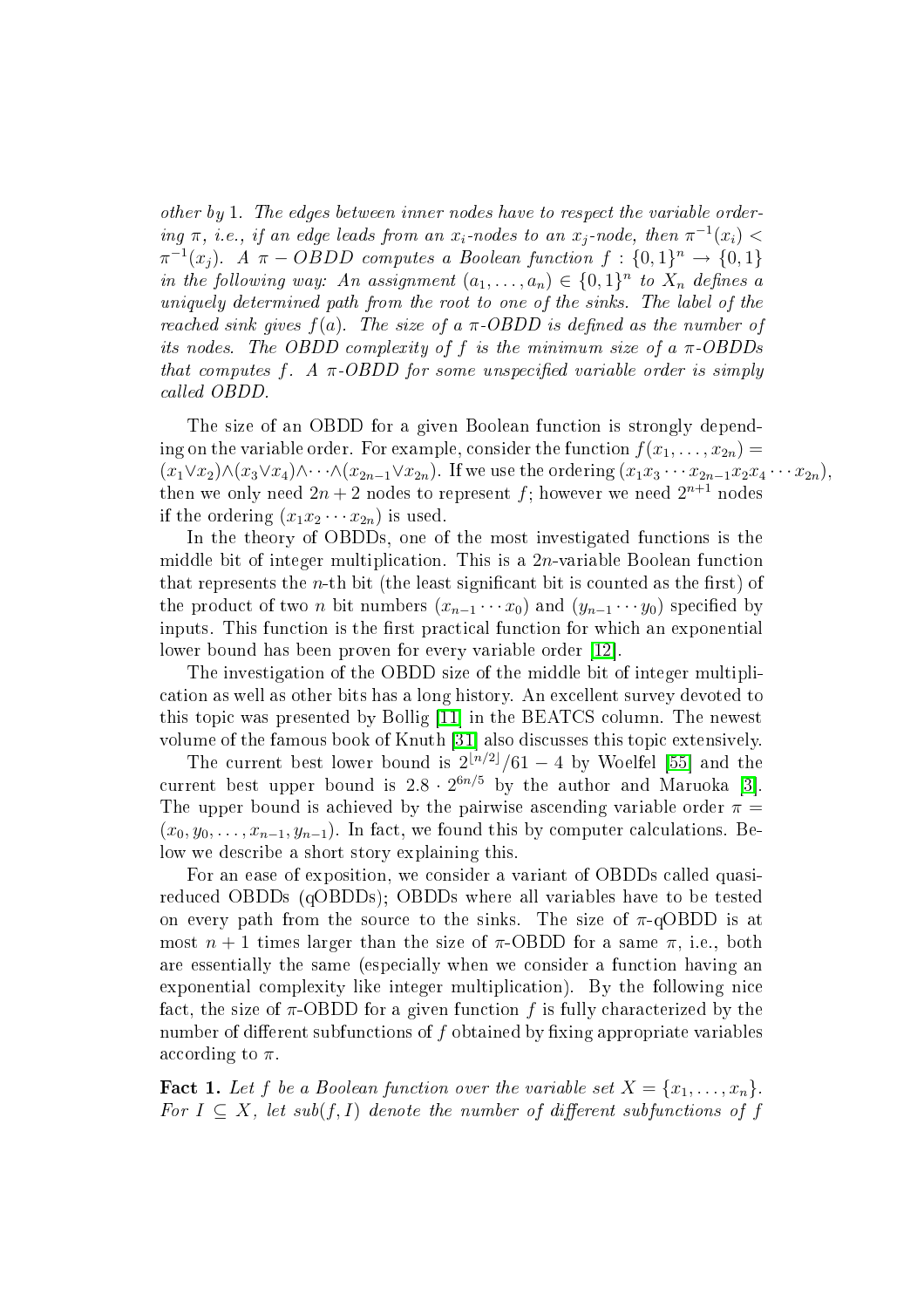n 4 5 6 7 8 9 10 11 12 Size of OBDD 31 63 136 315 756 1717 4026 9654 21931 Size of qOBDD 39 72 156 348 797 1808 4106 9796 22151  $2^{6n/5}\approx$ <sup>6</sup>n/<sup>5</sup> ≈ 28 64 147 338 776 1783 4096 9410 21619

<span id="page-3-1"></span>Figure 1: The minimum size of OBDD or qOBDD for the middle bit of multiplication. The data for qOBDD are from [3] and for OBDD are from  $[30, 47]$  $[30, 47]$ 

obtained by fixing all variables in  $X\setminus I$ . Then, the number of  $\pi(i)$ -nodes in an optimal  $\pi$ -qOBDD for f is equal to sub(f, I) with  $I = {\pi(i+1), \dots, \pi(n)}$ .

<span id="page-3-0"></span>This immediately implies that the size of an optimal qOBDD for  $f$  is given by

$$
\min_{\mathcal{I} = \{I_0, \dots, I_n\}} \sum_{0 \le i \le n} \text{sub}(f, I_i),\tag{1}
$$

where the minimum ranges over all sequences of sets  $\phi = I_0 \subset I_1 \subset \cdots \subset I_n$  $I_n = X$  with  $|I_i| = i$ . By a standard dynamic programming, we can compute the optimal size of  $qOBDD$  for a given *n*-variable function as well as an optimal variable ordering in time  $O(n^2 3^n)$  [17]. Note that we can similarly compute an optimal OBDD by replacing the term  $\text{sub}(f, I_i)$  in Eq. [\(1\)](#page-3-0) by  $\text{sub}_x(f, I_i)$  denoting the number of different subfunctions of f obtained by fixing  $\{\pi(i+1), \ldots, \pi(n)\}\$  and essentially depends on x. Current computers are fast enough to carry out these computations for up to  $n \sim 20$ .

The empiri
al results shown in Fig. [1](#page-3-1) are bit surprising. The OBDD (or qOBDD) omplexity of the middle bit of integer multipli
ation seems very well proportional to  $2^{6n/5}$ . For example, in the case of qOBDD, the optimal variable orderings for  $n = 10, 11, 12$  are

> $(x_3x_4x_5x_6y_3y_4y_5y_6x_2y_2x_1y_1x_7y_7x_8y_8x_0y_9x_9y_0),$  $(x_3x_4x_5x_6x_7y_4y_5y_6y_7y_3x_2y_2x_1y_1x_8y_8x_9y_9x_0y_{10}x_{10}y_0),$  $(x_2x_3x_4x_5x_6x_7y_4y_5y_6y_7y_3y_2x_1y_1x_8y_8x_9y_9x_{10}y_{10}x_0y_{11}x_{11}y_0),$

See  $[3, 30, 47]$  $[3, 30, 47]$  $[3, 30, 47]$  $[3, 30, 47]$  for more optimal orderings. These are enough to inspire a hypothesis that the pairwise ascending order  $(x_0, y_0, \ldots, x_{n-1}, y_{n-1})$  or its slight modification  $(x_1, y_1, \ldots, x_{n-2}, y_{n-2}, x_0, y_{n-1}, x_{n-1}, y_0)$  is a good ordering. Once we have this, showing the  $O(2^{6n/5})$  upper bound is an easy task using Fact [1.](#page-2-0) Note that very recently this upper bound is shown to be asymptotically optimal if we fix the ordering to the pairwise ascending  $[47]$ .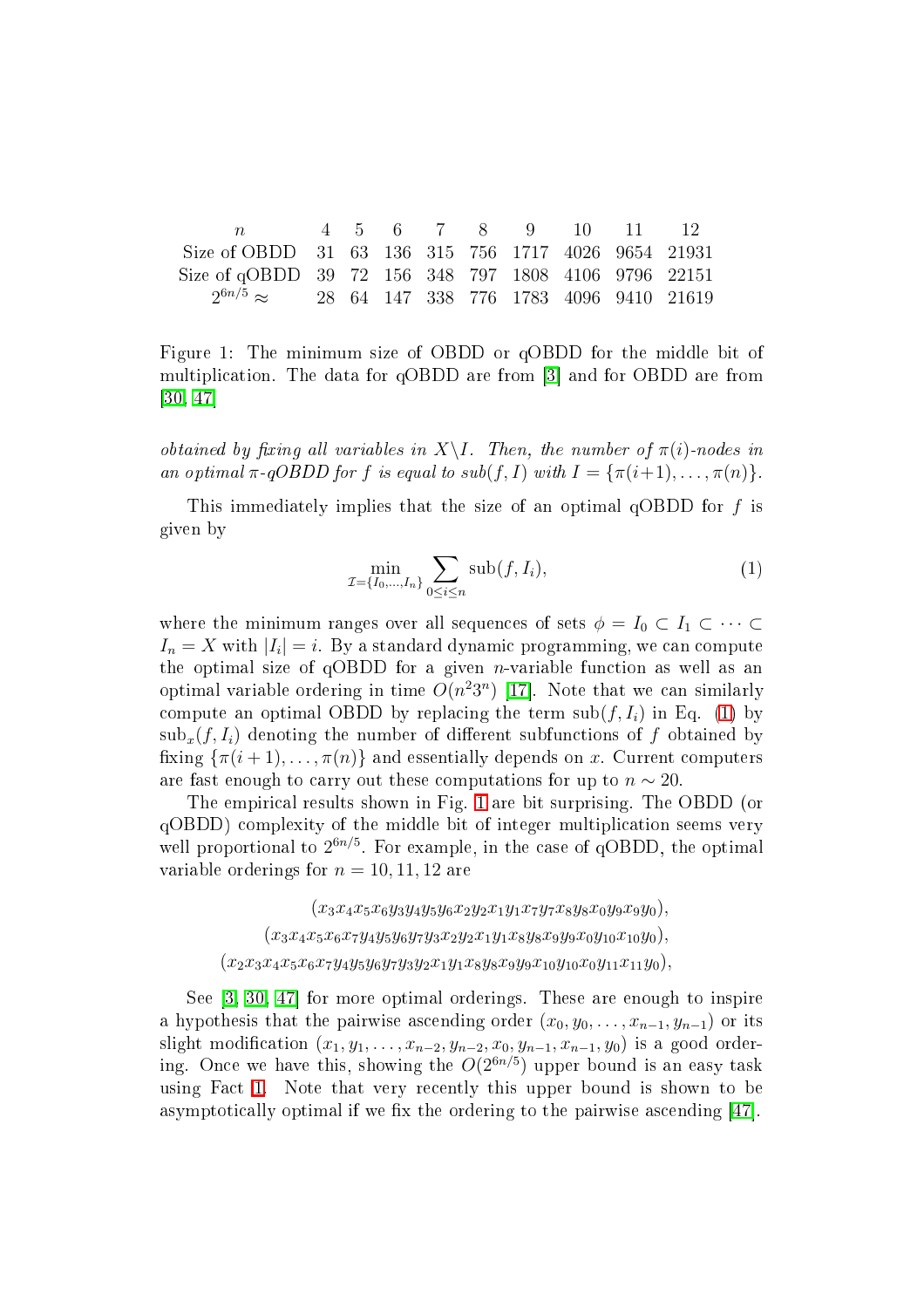To see whether the true OBDD omplexity of the middle bit of integer multiplication is  $\Theta(2^{6n/5})$  seems to be an interesting open question, which is also appeared as an "exercise" in the Knuth's book [31]. In addition, the following general question would also be interesting for understanding the nature of multipli
ation.

**Problem 1.** For each k, determine the asymptotic OBDD complexity of the  $k$ -th bit of integer multiplication and find an optimal variable ordering for representing it.

We believe that computer experiments would also help to attack this problem sin
e we an obtain a atalog of optimal representations up to a relatively large number of inputs, say  $n \sim 20$ . Again, consult [11] for a recent progress in this topic.

### 3Boolean Cir
uits

In spite of a huge amount of effort, we have very little knowledge about the circuit complexity. In 80's, exponential lower bounds have been shown on the size of *monotone* circuits for the clique function as well as the size of constant depth circuits for the parity function. However, we should say that these two results are still the most important a
hievement in this area so far. To this date, the largest lower bounds on the circuit size for a function in NP is  $5n$  [26]. We are eager to get a new idea for proving a stronger lower bound.

As we see in the last section, it would be possible to get a new insight by examining a catalog of optimal circuits for small functions generated by computers. This was at least partially succeeded for OBDDs. Several attempts have been made also for Boolean circuits using SAT solvers [\[54,](#page-28-0) 28].

On a current technology, the maximum size of circuits that can feasibly be enumerated by a computer is around 10. For example, in the recent volume of the famous Knuth's book  $[30, Chap. 7.1.2]$  $[30, Chap. 7.1.2]$ , he gave the complete classification of all Boolean functions on up to five variables in terms of their circuit complexity. The hardest function among all 5-variable Boolean functions over the basis  $B_2$  (which contains all 2-input functions) needs 12 gates. Interestingly, su
h a fun
tion is essentially unique. However, it would not be feasible to enumerate all circuits with 20 gates, even in a near future.

In this section, we review three another approaches aiming to use computers in proving lower bounds. The first two are to reduce the lower bound problem to a polynomially solvable optimization problem, and the last one is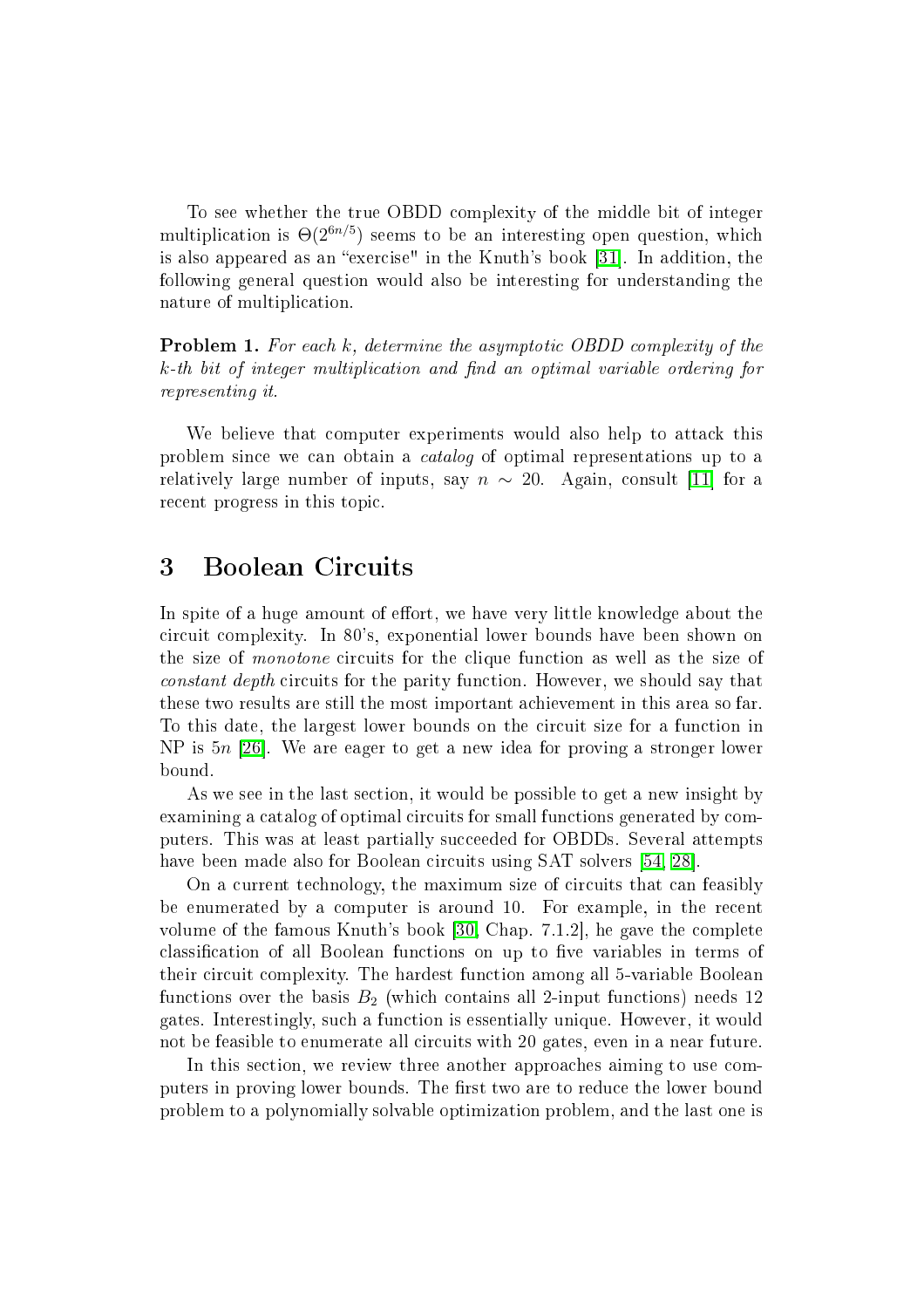a graph theoretic approach based on the computer search. So far, these approa
hes ould not deliver a signi
ant lower bound. However, we hope that pushing them further would yield a new insight on how to prove a stronger lower bound on a stronger computational model.

### $3.1$ Lower Bounds for Depth Two Threshold Circuits via LP

A major open problem in circuit complexity is to give a superpolynomial lower bound on the size of depth-2 threshold circuits (with unrestricted weights) for an explicit Boolean function. Many exponential lower bounds are known for depth-2 threshold circuits with various restrictions (see e.g., [49] and the references therein]. Among these restricted circuits, we consider in this section depth-two circuits with a threshold gate at the top and symmetric gates below. Such circuits have been considered before in e.g., [15]. Below we demonstrate that an exponential lower bound for this model an be obtained by solving a large-s
ale linear program using LP solvers. Note that the contents of this section is an updated version of  $[2]$  that was built on the work by Basu et al. [9].

Let  $X = (x_1, \ldots, x_n)$  and  $Y = (y_1, \ldots, y_n)$  be two binary inputs of length n. The *inner product mod 2* function, denoted by  $IP_n(X, Y)$ , is defined as  $\oplus_i x_i y_i$  where  $\oplus$  denotes the exclusive-OR operation.

A linear threshold function  $f(X)$  is a Boolean function on input  $X =$  $(x_1, \ldots, x_n) \in \{0,1\}^n$  such that

$$
f(X) = sgn\left(w_0 + \sum_{i=1}^n w_i x_i\right),
$$

where  $w = (w_0, \ldots, w_n) \in \mathbb{R}^{n+1}$  is called the *weights*, and *sgn* stands for the sign function:  $sqn(x) = 1$  if  $x > 0$ , and  $sqn(x) = 0$  otherwise. A threshold *gate* is a gate that computes a threshold function. A function  $f: \{0,1\}^X \to \mathbb{R}$ is called *symmetric* if the value of f depends only on the number of inputs that are 1. A *symmetric qate* is a gate that computes a symmetric function. For a Boolean function  $f$ , the minimum number of symmetric gates in a depth-two circuit of "threshold-of-symmetric gates" that computes f is denoted by  $s(f)$ .

<span id="page-5-0"></span>It is convenient to consider a polynomial P of the form

$$
P(X,Y) = \sum_{S \subseteq X \cup Y} w_S h_S(X,Y), \qquad (2)
$$

where  $w_S \in \mathbb{R}$  and  $h_S$  denote a symmetric function over the variable set S. The support of P is defined as  $\{S \subseteq X \cup Y \mid w_S \neq 0\}$ . We say that P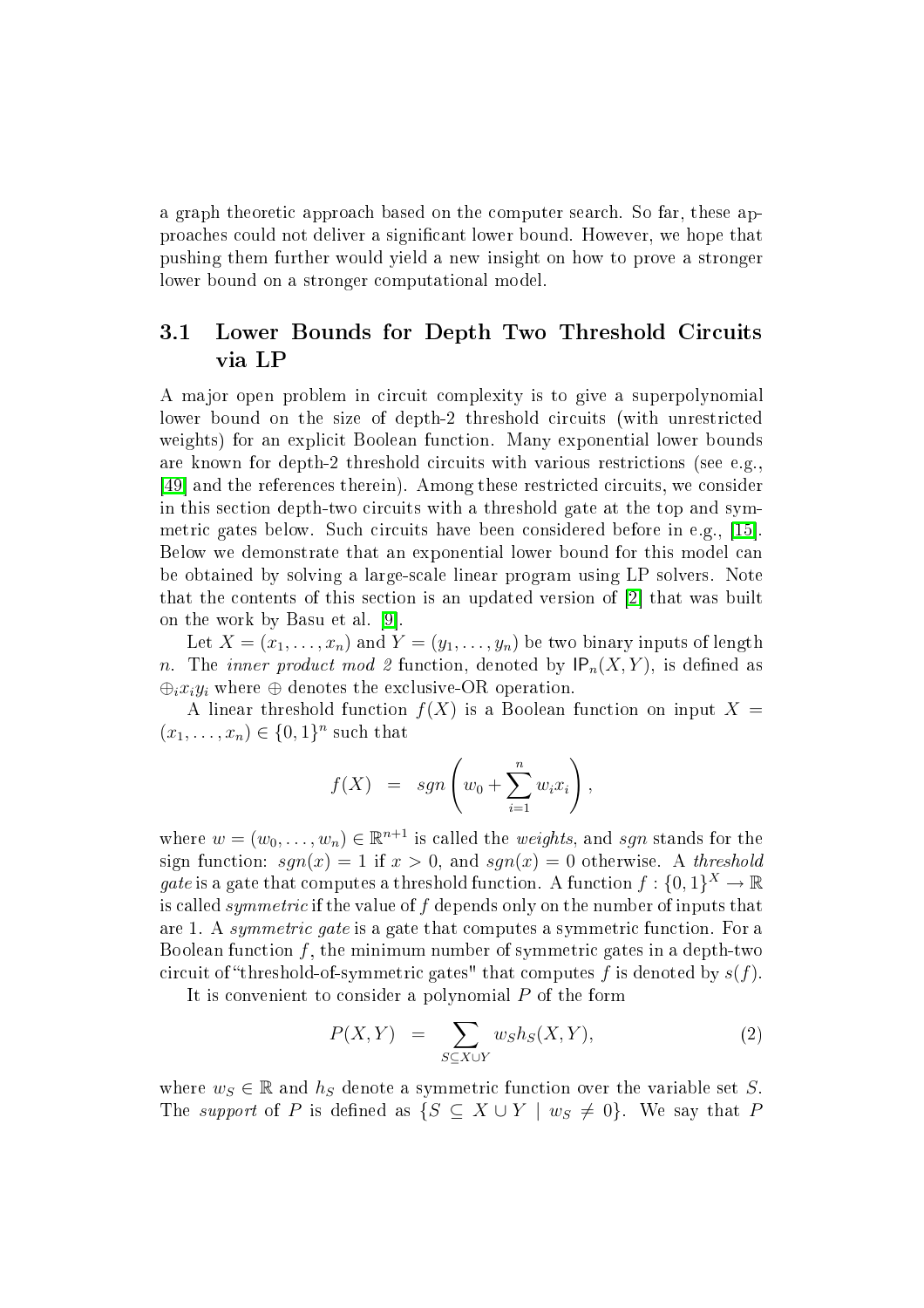sign-represents f if  $P(X) > 0$  whenever  $f(x) = 1$  and  $P(X) < 0$  whenever  $f(x) = 0$ . Obviously,  $s(f)$  is equal to the minimum size of the support of a polynomial that sign-represents f .

Let f be a (not necessarily Boolean) function on a set of variables X and  $\rho$  be a partial assignment of the variables, i.e.,  $\rho$  is a map from X to the set  $\{0, 1, *\}.$  The restriction of f by  $\rho$ , denoted by  $f|_{\rho}$ , is the function obtained from f by setting  $x_i$  to be  $\rho(x_i)$  if  $x_i \in \{0,1\}$  and leaving  $x_i$  if  $x_i = *$ . For a partial assignment  $\rho$ , let  $res(\rho)$  denote the set of variables that mapped to 0 or 1 by  $\rho$ .

We also define the restriction of a polynomial P of the form [\(2\)](#page-5-0) by  $\rho$ . denoted by  $P|_{\rho}$  as follows: First, replace each  $h_S$  in P by  $h_S|_{\rho}$ . Note that  $h_S|_\rho$  is a symmetric function on  $S\$ res $(\rho)$ . Then, for every  $S_1$  and  $S_2$  such that  $|h_{S_1}|\rho$  and  $|h_{S_2}|\rho$  are on the same set of variables S', then replace  $w_{S_1}h_{S_1}|\rho +$  $w_{S_2}h_{S_2}|_\rho$  by an equivalent symmetric function  $h'_{S'}$ . This is always possible since the sum of two symmetric functions is also a symmetric function.

Suppose that P is an optimal polynomial that sign-represents  $IP_n$ . Consider two assignments  $\alpha$ :  $(x_1, y_1) = (0, 1)$  and  $\beta$ :  $(x_1, y_1) = (1, 1)$ . Since  $P|_{\alpha}$ sign-represents  $|P_{n-1}$  and  $P|_{\beta}$  sign-represents the *complement* of  $|P_{n-1}$ , it is obvious that the polynomial  $P|_{\alpha} - P|_{\beta}$  sign-represents  $IP_{n-1}$ .

We now divide P into two subformulas  $P_0$  and  $P_1$ ;  $P_1$  is consisting of all terms including  $x_1$ , and  $P_0$  is the rest. Let  $\sharp(P)$  denote the number of terms in  $P$ . We have

$$
P|_{\alpha} - P|_{\beta} = P_0|_{\alpha} + P_1|_{\alpha} - P_0|_{\beta} - P_1|_{\beta} = P_1|_{\alpha} - P_1|_{\beta},
$$

since  $P_0$  is independent of  $x_1$ . This implies  $\sharp(P_1) \geq \sharp(P_1|_{\alpha} - P_1|_{\beta}) \geq s(\mathsf{IP}_{n-1})$ . The first inequality follows from a simple observation. Since  $s(\mathsf{IP}_n) = \sharp(P_0) +$  $\sharp(P_1)$ , if we could similarly show that  $\sharp(P_0) \geq s(\mathsf{IP}_{n-1})$ , then we would get the recursion  $s(\mathsf{IP}_n) \geq 2s(\mathsf{IP}_{n-1})$  which immediately gives a lower bound of  $s(\mathsf{IP}_n) \geq 2^n$ . However, we cannot cancel out  $P_1|_{\sigma_1} - P_1|_{\sigma_2}$  by any two assignments  $\sigma_1$  and  $\sigma_2$  to  $\{x_1, y_1\}$ .

Instead, we consider assignments to *four* variables  $\{x_1, x_2, y_1, y_2\}$  and divide  $P$  into  $2^4 = 16$  parts depending on the intersection of these four variables and the support of monomials. For  $T \subseteq \{x_1, y_1, x_2, y_2\}$ , let  $P_T$  be a subformula of P consisting of all terms  $w_S h_S$  such that  $S \cap \{x_1, y_1, x_2, y_2\} = T$ .

Consider two assignments  $\alpha$  :  $(x_1, y_1, x_2, y_2) = (0, 1, 1, 0)$  and  $\beta$  :  $(x_1, y_1, x_2, y_2) =$  $(1, 1, 0, 0)$ . Obviously,  $P|_{\alpha} - P|_{\beta}$  sign-represents  $IP_{n-2}$ . Here we have

$$
P|_{\alpha} - P|_{\beta} = \sum_{T \subseteq \{x_1, y_1, x_2, y_2\}} (P_T|_{\alpha} - P_T|_{\beta}) = \sum_{T : |T \cap \{x_1, x_2\}| = 1} (P_T|_{\alpha} - P_T|_{\beta}),
$$

since polynomials  $P_T|_{\alpha} - P_T|_{\beta}$  are canceling out when  $|T \cap \{x_1, x_2\}| = 0$  or 2.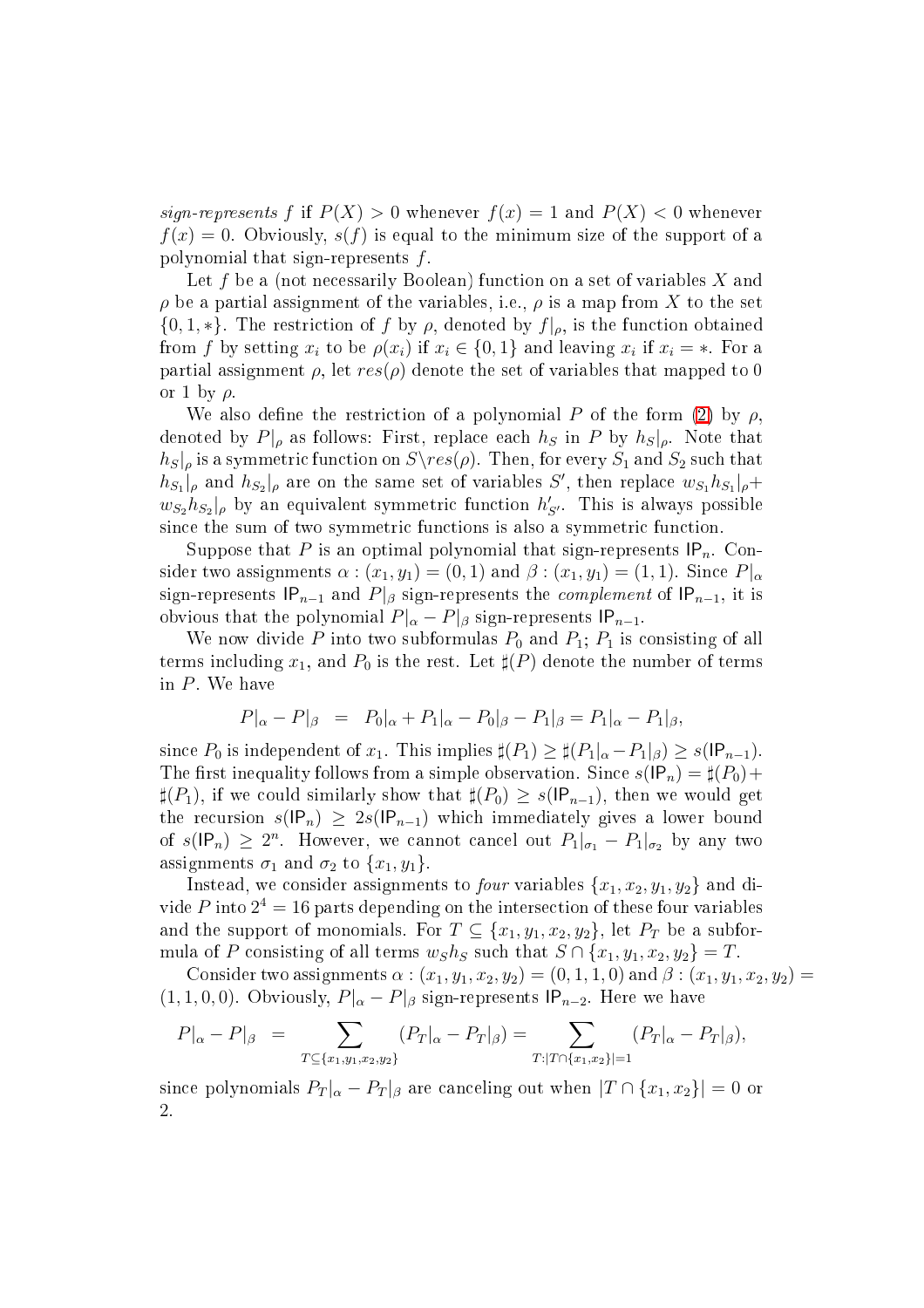<span id="page-7-0"></span>We introduce new variables  $q_T$ 's that represent  $\sharp(P_T)/s(\mathsf{IP}_{n-2})$ . Then the above equation implies the linear inequality

$$
\sum_{T:|T \cap \{x_1, x_2\}|=1} q_T \ge 1.
$$
\n(3)

Eight variables (out of 16) are appeared in the LHS of the above inequality. On the other hand, since  $\sharp(P) = \sum_{T} \sharp(P_T)$  we have

$$
\sum_{T \subseteq \{x_1, y_1, x_2, y_2\}} q_T = \frac{s(|P_n)}{s(|P_{n-2})}.
$$

If we consider another pair of assignments, then we get another inequality similar to Ineq. [\(3\)](#page-7-0). By onsidering four pairs of Type 1 assignments, and four pairs of Type 2 assignments des
ribed below, we get the system of inequalities shown in Fa
t [2.](#page-7-1)

**Type 1** Choose  $i \in \{1,2\}$  and  $v \in \{x_i, y_i\}$ . The unchosen variable in  $\{x_i, y_i\}$  is denoted by u. Let  $\alpha : (v, u) = (0, 1)$  and  $\beta : (v, u) = (1, 1)$ .

**Type 2** Choose  $v_1 \in \{x_1, y_1\}$  and  $v_2 \in \{x_2, y_2\}$ . Let  $u_1$  and  $u_2$  be the unchosen variables in  $\{x_1, y_1\}$  and in  $\{x_2, y_2\}$ , respectively. Let  $\alpha$ :  $(v_1, u_1, v_2, u_2) = (0, 1, 1, 0)$  and  $\beta : (v_1, u_1, v_2, u_2) = (1, 1, 0, 0).$ 

<span id="page-7-1"></span>Fact 2. Let  $z$  be the minimum value of the objective function of the following linear program. Then  $s(\mathsf{IP}_n) \geq z \cdot s(\mathsf{IP}_{n-2})$ .

<span id="page-7-2"></span>Minimize 
$$
\sum_{T \subseteq \{x_1, y_1, x_2, y_2\}} q_T
$$
  
\nSubject to  $\sum_{T:v \in T} q_T \ge 1 \quad (v \in \{x_1, y_1, x_2, y_2\})$   
\n $\sum_{T: |\{v_1, v_2\} \cap T| = 1} q_T \ge 1 \quad (v_1 \in \{x_1, y_1\}, v_2 \in \{x_2, y_2\}),$   
\n $q_T \ge 0 \quad (T \subseteq \{x_1, x_2, y_1, y_2\}).$  (4)

LP  $(4)$  has  $2<sup>4</sup>$  variables and 8 constrains, and is easy to solve. The minimum value of the objective function is 1.5 which implies  $s(\mathsf{IP}_n) \geq 1.5^{n/2} \sim$  $1.2247^n$ .

Quite naturally, a lower bound is improved by onsidering more assignments. Let  $k \geq 3$  be an integer. We consider a set of pairs of assignments on  $\{x_1, y_1, \ldots, x_k, y_k\}$  of the following two types.<br> **Type 1** Choose  $i \in \{1, \ldots, k\}$  and  $v \in \{x_i, y_i\}$ 

**Type 1** Choose  $i \in \{1, ..., k\}$  and  $v \in \{x_i, y_i\}$ . The unchosen variable in  $\{x_i, y_i\}$  is denoted by u. Let  $\alpha$  :  $(v, u) = (0, 1)$  and  $\beta$  :  $(v, u) = (1, 1)$ .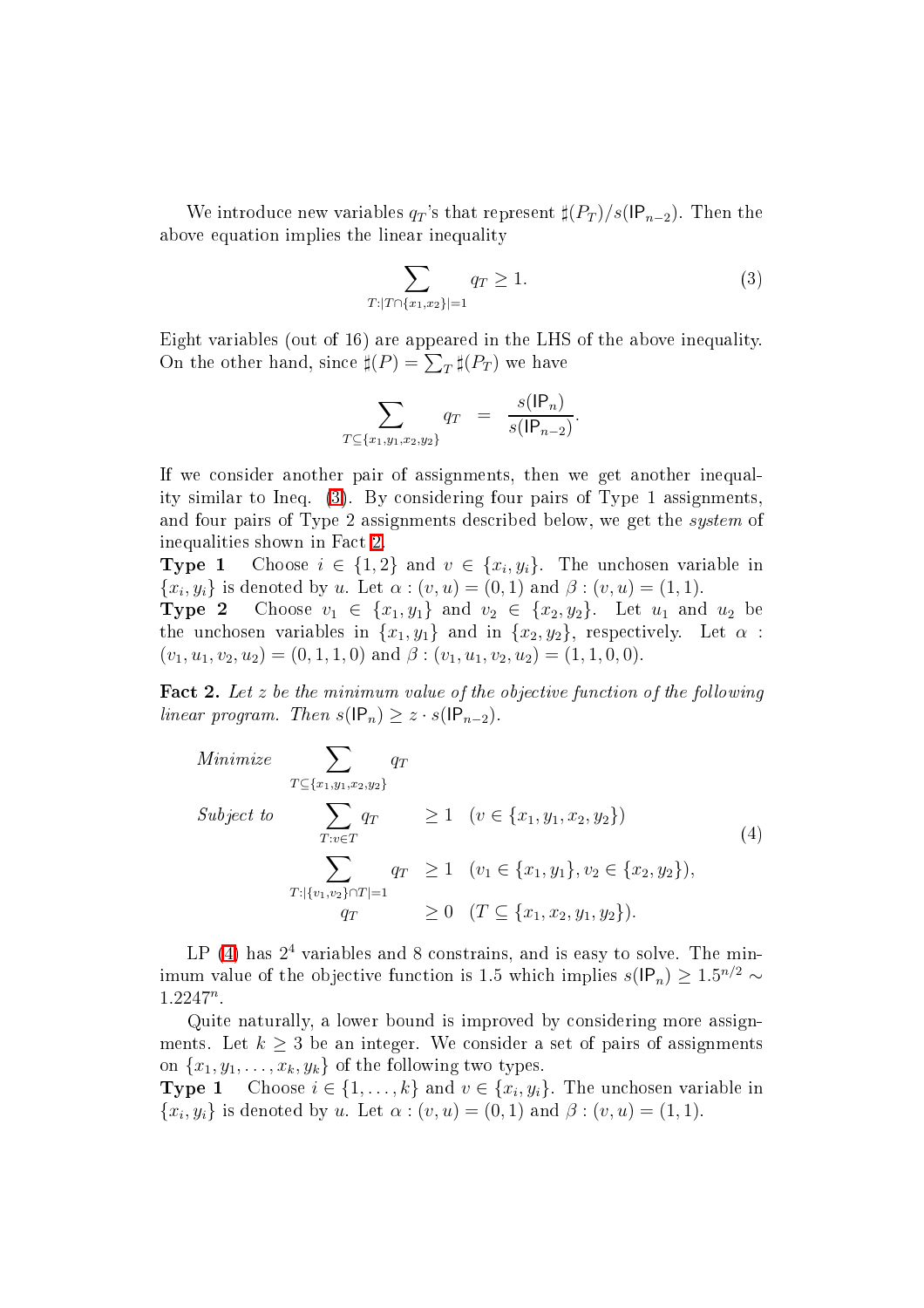**Type 2** Choose  $i, j \in \{1, ..., k\}$  with  $i \neq j$ . Choose  $v_1 \in \{x_i, y_i\}$  and  $v_2 \in$  $\{x_j, y_j\}$ . Let  $u_1$  and  $u_2$  be the unchosen variables in  $\{x_i, y_i\}$  and in  $\{x_j, y_j\}$ , respectively. Let  $\alpha$  :  $(v_1, u_1, v_2, u_2) = (0, 1, 1, 0)$  and  $\beta$  :  $(v_1, u_1, v_2, u_2)$  $(1, 1, 0, 0).$ 

Note that for two assignments  $\alpha$  and  $\beta$  of Type i (i ∈ {1,2}),  $P|_{\alpha}$  –  $P|_{\beta}$  sign-represents  $IP_{n-i}$ . By dividing P into  $2^{2k}$  parts and letting  $q_T$  be  $\sharp(P_T)/s(\mathsf{IP}_{n-k})$ , we can show that:

Fact 3. Suppose that  $k \geq 3$ . Let  $z_{k-1}$  and  $z_{k-2}$  be real numbers such that  $s(\mathsf{IP}_n) \geq z_{k-1} \cdot s(\mathsf{IP}_{n-(k-1)})$  and  $s(\mathsf{IP}_n) \geq z_{k-2} \cdot s(\mathsf{IP}_{n-(k-2)})$  for every n. Let  $z_k$  be the minimum value of the objective function of the following linear program. Then  $s(\mathsf{IP}_n) \geq z_k \cdot s(\mathsf{IP}_{n-k}).$ 

<span id="page-8-0"></span>Minimize 
$$
\sum_{T \subseteq \{x_1, y_1, ..., x_k, y_k\}} q_T
$$
  
\nSubject to  $\sum_{T: v \in T} q_T \ge z_{k-1} \quad (v \in \{x_1, y_1, ..., x_k, y_k\})$   
\n $\sum_{T: |\{v_1, v_2\} \cap T| = 1} q_T \ge z_{k-2} \left( \begin{array}{l} i, j \in \{1, ..., k\}, i \ne j \\ v_1 \in \{x_i, y_i\}, v_2 \in \{x_j, y_j\} \end{array} \right)$   
\n $q_T \ge 0 \quad (T \subseteq \{x_1, y_1, ..., x_k, y_k\}).$  (5)

Note that the constraint matrix of LP [\(5\)](#page-8-0) is a  $(2k+4\binom{k}{2})$  $\binom{k}{2}$   $\times$  2<sup>2k</sup> binary matrix and easy to generate by a simple omputer program. In addition, if the value of  $k$  is relatively small, then we can solve this by an LP solver.

Solving LP [\(5\)](#page-8-0) for  $k = 3$  with  $z_1 = 1$  and  $z_2 = 1.5$  yields  $z_3 = 2$ . This implies  $s(\mathsf{IP}_n) \geq 2^{n/3} \sim 1.2599^n$ , which is slightly better than the lower bound obtained by solving LP [\(4\)](#page-7-2). Solving LP [\(5\)](#page-8-0) again for  $k = 4$  with  $z_2 = 1.5$  and  $z_3 = 2$  yields  $z_4 \sim 2.8333$ , which implies better lower bound of  $s(\mathsf{IP}_n) \geq 2.8333^{n/4} \sim 1.2974^n$ . By repeating this procedure, we can obtain  $z_5 \sim 4.0277$ ,  $z_6 \sim 5.7500$ ,  $z_7 \sim 8.2541$ ,  $z_8 \sim 11.9700$  and  $z_9 \sim 17.3350$ . These imply the lower bounds on  $s(\mathsf{IP}_n)$  of  $1.3213^n$ ,  $1.3384^n$ ,  $1.3519^n$ ,  $1.3638^n$  and 1.3729<sup>n</sup>, respectively. We have not succeeded to compute the value of  $z_k$  for  $k \geq 10$  at the time of writing this article (because GLPK solver [35] is killed by the out of memory).

Note that the best known lower bound on  $s(\mathsf{IP}_n)$  is  $\Omega(2^{n/2}/n) = \Omega(1.4142^n)$ by Forster et al. [15] and the upper bound is  $s(\mathsf{IP}_n) \leq 2^n$ . The lower bound is proved by onsidering the rank of a ommuni
ation matrix that signrepresents  $IP_n$  [15] (see also [49] for a generalization). The upper bound follows from the construction  $IP_n(X, Y) = \text{sign}(\sum_{S \subseteq [n]} (-2)^{|S|+1} X_S Y_S)$ , where  $X_S$  and  $Y_S$  denote  $\prod_{i \in S} x_i$  and  $\prod_{i \in S} y_i$ , respectively.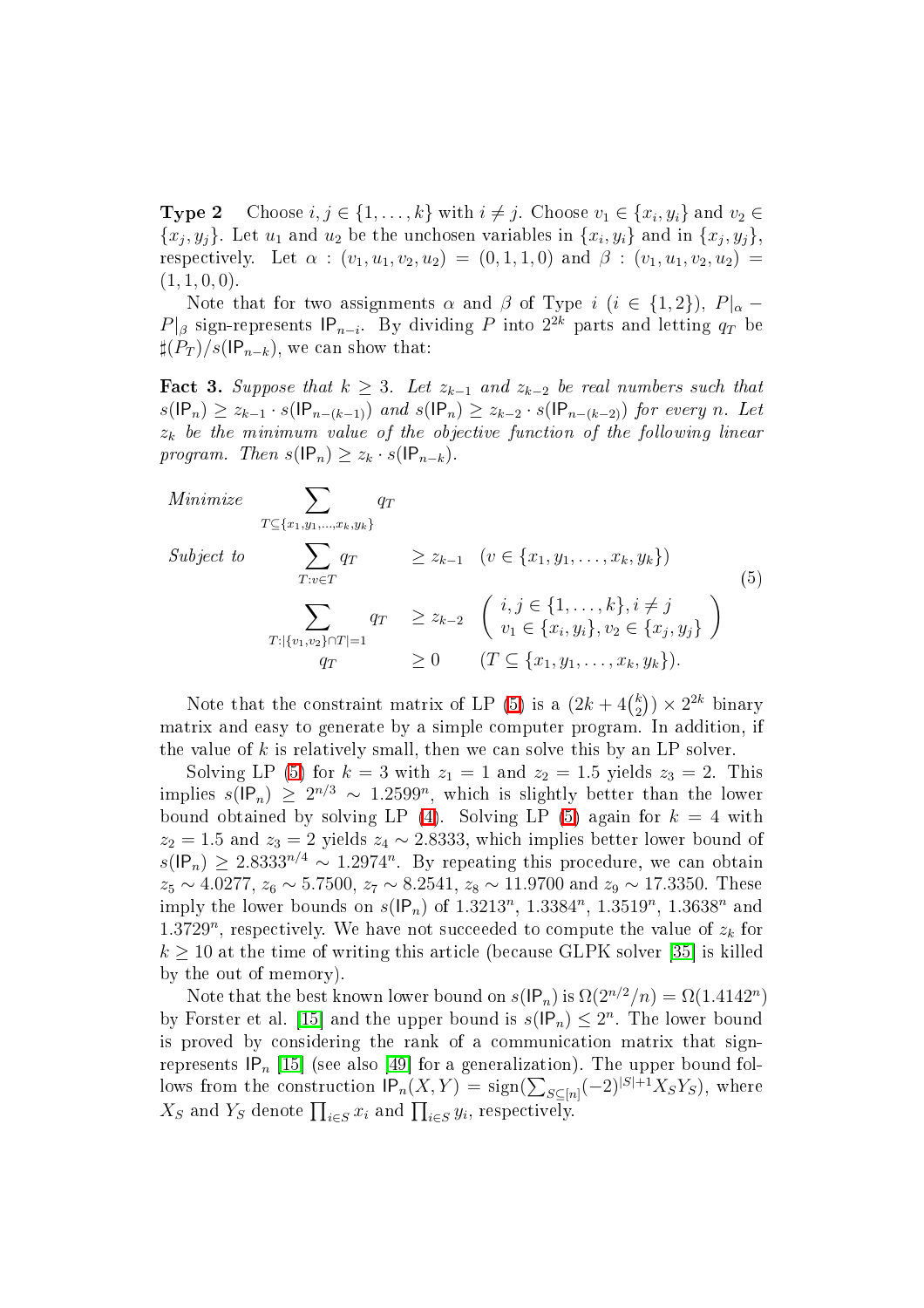At this moment, we don't know whether our method can beat  $\Omega(1.4142^n)$ . However, we think that there is a chance. By examining LP [\(5\)](#page-8-0) with  $k = 8$ under the assumption  $s(\mathsf{IP}_n) \geq \sqrt{2} \cdot s(\mathsf{IP}_{n-1})$  for every n, we obtain somewhat curious fact saying that the lower bound would be *enhanced* by considering a large LP.

**Fact 4.** Suppose that, for every sufficiently large n,  $s(\mathsf{IP}_n) \geq \sqrt{2} \cdot s(\mathsf{IP}_{n-1})$ holds. Then  $s(\mathsf{IP}_n) = \Omega(1.4198^n)$ .

### 3.2 Lower Bounds on Formula Size via SDP

A Boolean formula is a binary tree where each internal node is labeled with ∧ or ∨, and ea
h leaf is labeled with a literal, i.e., a variable or its negation. A Boolean formula omputes a Boolean fun
tion in an obvious way. The size of a formula is the number of leaves in the tree. For a Boolean function  $f$ . the *formula complexity*, denoted by  $L(f)$ , is defined as the size of a smallest formula that computes  $f$ . The famous result of Khrapchenko [27] says that the formula complexity of the parity of  $n$  variables is at least  $n^2$ . The current best lower bound for an explicitly defined function is  $n^{3-o(1)}$  due to Håstad  $[21]$ .

The quantum adversary method  $([5],[8],[33],[56])$  has originally been developed for proving lower bounds on quantum query omplexity. Laplante, Lee and Szegedy  $[32]$  revealed that this method is also very useful for lower bounding the formula size. In this framework, a lower bound on the formula size of an *n*-variable Boolean function can be obtained by solving an SDP (semidefinite program) of the order  $n2^n$ .

Let  $\Gamma$  be a  $2^n \times 2^n$  be a Hermitian matrix with rows and columns labeled by elements of  $\{0,1\}^n$  such that  $\Gamma[x,y] = 0$  whenever  $f(x) = f(y)$ . Let  $||M||$  denote the spectral norm of the matrix M. For a Boolean function  $f: \{0,1\}^n \to \{0,1\}$ , the adversary bound for  $f$  is defined as

$$
ADV(f) = \max_{\Gamma \ge 0, \Gamma \ne 0} \frac{||\Gamma||}{\max_i ||\Gamma \circ D_i||},
$$

where the maximum is taken over nonnegative symmetric matrices  $\Gamma$ , and  $D_i$  is a zero-one matrix where  $D_i[x, y] = 1$  iff  $x_i \neq y_i$ .  $\Gamma \circ D_i$  denotes the entry-wise product of  $\Gamma$  and  $D_i$ .

Laplante, Lee and Szegedy [32] proved that  $\mathrm{ADV}(f)^2$  is a lower bound on the formula complexity of  $f$ . This parameter can be formulated as SDP [52]: Let F be a  $2^n \times 2^n$  binary matrix such that  $F[x, y] = 1$  iff  $f(x) \neq f(y)$ , and let  $D_i$  be defined as above. The parameter ADV(f) is given by  $1/\mu_{min}$ .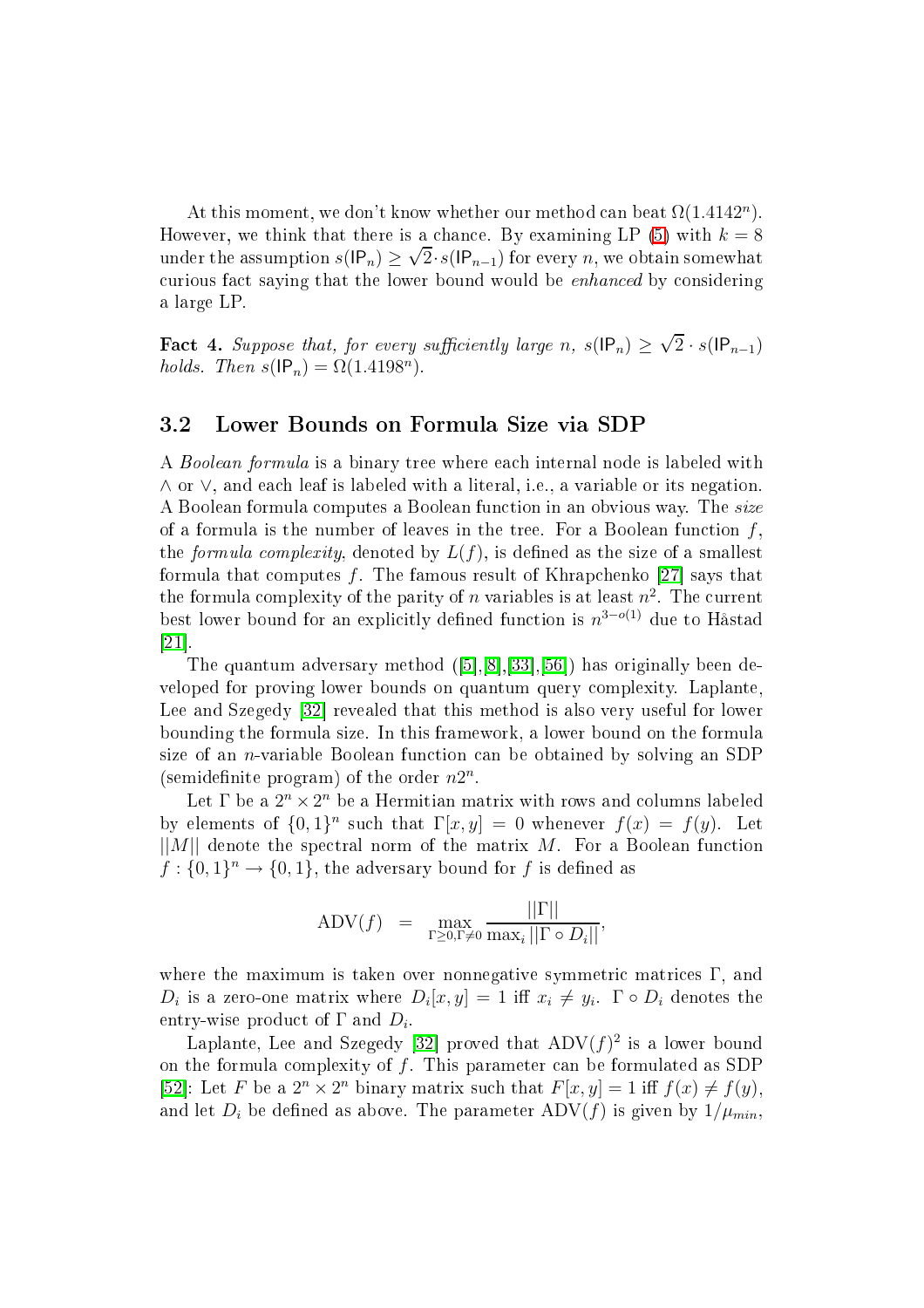where  $\mu_{min}$  is the minimal solution of the following semidefinite program:

Minimize 
$$
\mu = \text{tr}\Delta
$$
  
\nSubject to  $\Delta$  is diagonal,  
\n $Z \geq 0$ ,  
\n $Z \cdot F = 1$ ,  
\n $\forall i : \Delta - Z \circ D_i \geq 0$ , (6)

Here tr $\Delta$  denotes the trace of a matrix  $\Delta$ .

This parameter enjoys a nice composition property. For two Boolean functions f on *n* variables and g on m variables, let  $f \otimes g$  denote a composite function on nm variables:  $(f \otimes g)(x_1, \ldots, x_{mn}) = f(g(\tilde{x_1}), \ldots, g(\tilde{x_n}))$  where  $\tilde{x_i} = (x_{(i-1)m+1}, \ldots, x_{im}).$ 

<span id="page-10-0"></span>**Theorem 1.** ([\[5,](#page-25-5) 22]) For every Boolean functions f and g, ADV( $f \otimes g$ ) =  $\text{ADV}(f) \cdot \text{ADV}(g)$ .

This theorem says that if  $L(f) = ADV(f)^2$  and  $L(g) = ADV(g)^2$ , then  $L(f \otimes q) = L(f) \cdot L(q)$ . This gives a nice generalization of the result of Khrapchenko [27]. The parity function on  $n = 2<sup>k</sup>$  variables can be written as  $(x_1 \oplus x_2) \otimes \cdots \otimes (x_1 \oplus x_2)$ . The optimal formula for  $x_1 \oplus x_2$  is  $(x_1 \wedge \overline{x_2}) \vee (\overline{x_1} \wedge x_2)$ . which has size 4. By using this recursively, we get a formula for the parity on  $2^k$  variables whose size is  $4^k = n^2$ . Khrapchenko's  $n^2$  lower bound for the parity fun
tion guarantees the exa
t optimality of su
h a naive onstru
tion. Note that, recently, Tarui [53] proved that the formulas constructed in this way are essentially unique smallest ones.

Theorem [1](#page-10-0) shows a similar optimality can be established for any base functions f with the property  $L(f) = ADV(f)^2$ . We call such a function tight. By using an SDP solver, we can enumerate all tight functions on up to five variables. We say that two Boolean functions are in the same NPN-equivalen
e lass if they an be equivalent by negating of output and input variables and permuting of input variables. The number of NPNequivalence classes of 2, 3, 4 and 5 or fewer variables are 2, 14, 222 and 616126, respectively. Out of them,  $4, 8, 20$  and  $55$  classes are tight [\[23,](#page-26-7) 18]. Example of such functions are MUX $(x_1, x_2, x_3)$  and MUX $(x_1 \oplus x_2, x_3 \oplus x_4, x_3 \oplus x_5)$ , where  $MUX(x_1, x_2, x_3)$  denotes the multiplexer function  $x_1x_2 \vee \overline{x_1}x_3$ . At this moment, we don't know whether the tightness is a *necessary* condition for su
h an optimality result.

It should be noted that unfortunately, it is known that  $\mathrm{ADV}(f)^2$  is upper bounded by  $n^2$ . See also [24] for another explanation of the limit of this method. So we should in mind that this method can not yield a superquadrati lower bound on the formula size.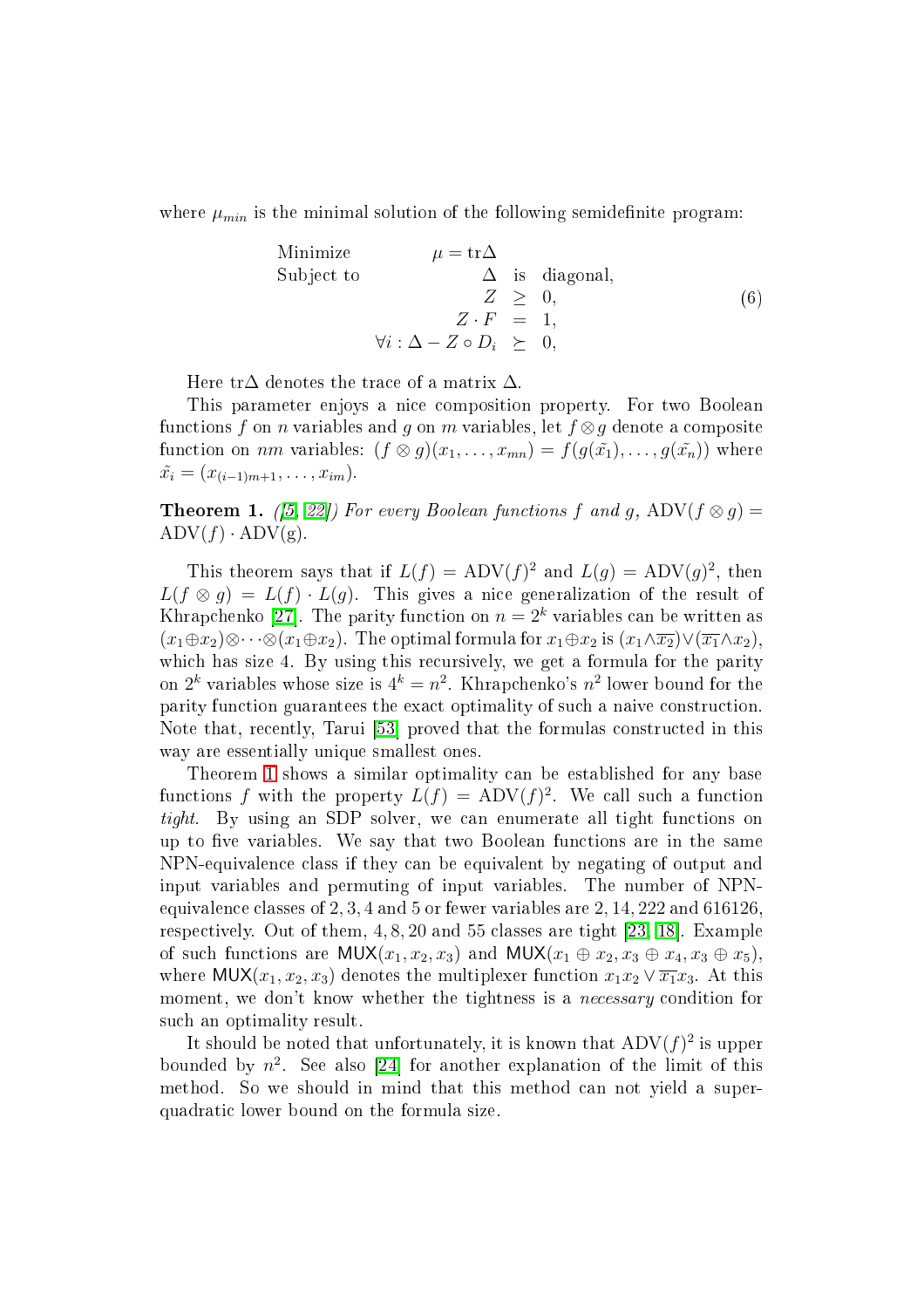Note also that Høyer, Lee and Spalek [23] strengthen this method. They introdu
ed new parameter

$$
ADV^{\pm}(f) = \max_{\Gamma \neq 0} \frac{||\Gamma||}{\max_i ||\Gamma \circ D_i||},
$$

in which the condition  $\Gamma > 0$  in ADV(f) is removed, and proved that  $\mathrm{ADV}^\pm(f)^2$  is also a lower bound on formula size. The computational results for this parameter as well as the program for MatLab can be found on the web page in the reference of  $[23]$ .

In the preceding two sections, we reviewed lower bound problems on two computational models can be formulated as linear program and semidefinite program. Thus, an interesting question is:

Problem 2. Can we formulate a lower bound problem on a stronger model as a polynomial time solvable optimization problem?

### 3.3 Linear Lower Bounds on Circuit Size

Let  $B_2$  denote the set of all (sixteen) Boolean functions over two variables, and let  $U_2$  denote  $B_2 \setminus \{\oplus, \equiv\}$ , i.e.,  $B_2$  excluding the parity and its negation. For a Boolean function f, the B<sub>2</sub>-circuit complexity ( $U_2$ -circuit complexity, resp) of f is the minimum size of a circuit over  $B_2$  ( $U_2$ , resp.) that computes f. After a long line of research for improving a constant factor of linear lower bounds on circuit complexity, the current best lower bound on  $B_2$ circuit complexity for a function in NP is  $3n$  [10] and that on  $U_2$ -circuit is  $5n$  [26] (see also [\[34,](#page-27-6) 25]). Essentially, all linear lower bounds are proved by so called the *gate-elimination method*.

A typi
al proof using the gate-elimination method is as follows: First we define some property of *n*-variable Boolean functions  $Q(n)$ . Then we show that, for an optimal circuit for a function having  $Q(n)$ , a specific number of gates, say  $\alpha$ , can be eliminated by fixing some variable to a constant 0 or 1 and the resulting function has the property  $Q(n-1)$ . Applying this inductively gives an  $\alpha n$  lower bound on a circuit size for a function having  $Q(n)$ .

The core of the proof is typically by the case analysis on the "local pattern" of ir
uits near the input terminals. That be
ame more and more ompli
ated as the constant factor increases; the proof of 5n lower bounds by Iwama et al. [26] needs to analyze several dozen of cases in which the deepest one is like Case 2.3.3.3.4.

Su
h an analysis would be automated by omputers. To examine the possibility of this approach, we briefly review their lower bound proof.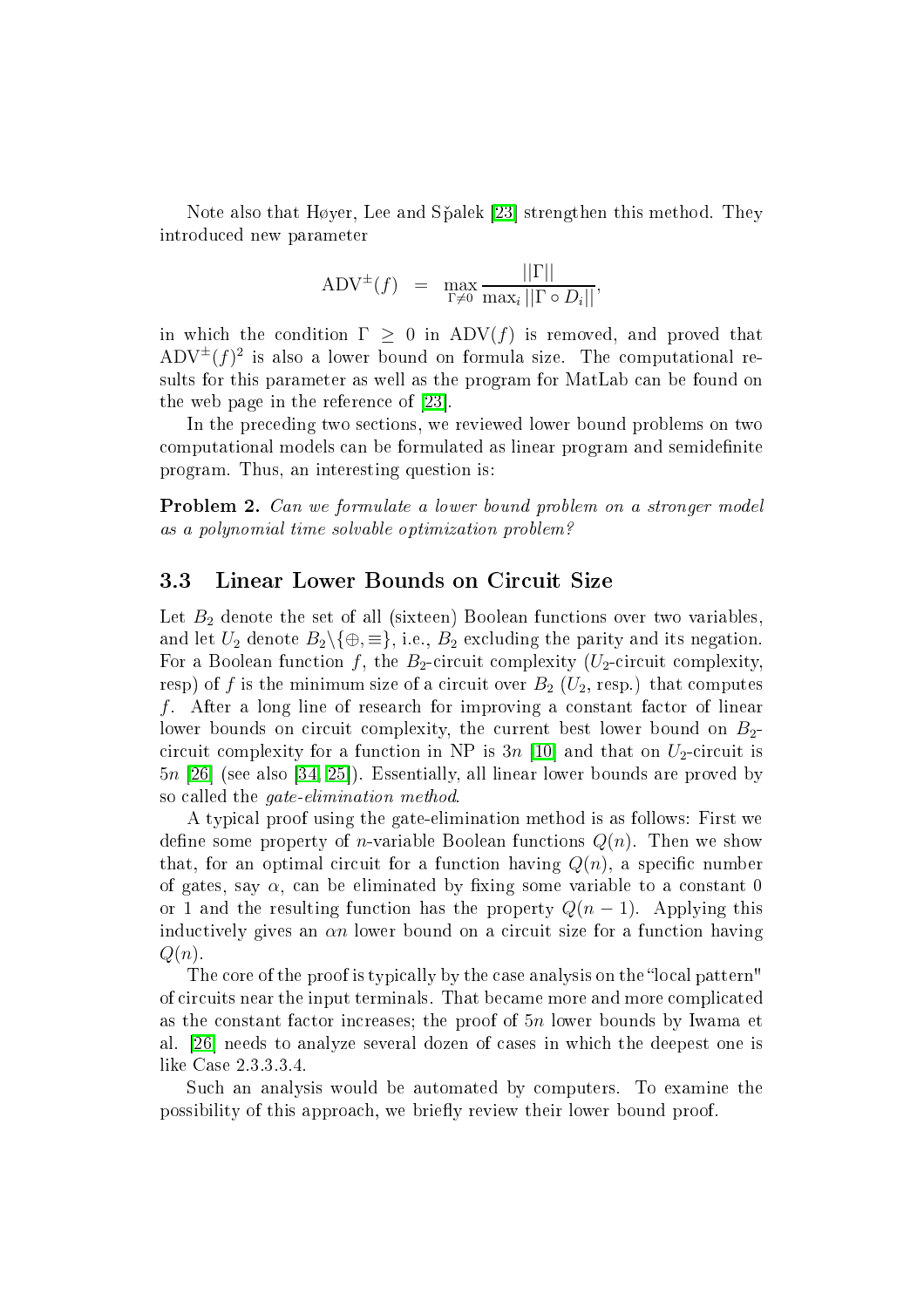Let C be a circuit over  $X_n = \{x_1, \ldots, x_n\}$ . Recall that a partial assignment  $\sigma$  is a mapping from  $X_n$  to  $\{0, 1, *\}$ . We say that the set of variables fixed to a constant by  $\sigma$  the *support* of  $\sigma$ . For a Boolean function f on  $X_n$ and a partial assignment  $\sigma$ , let  $f|_{\sigma}$  denote the function obtained from f by applying  $\sigma$ . We use the similar notation  $C|_{\sigma}$  for a Boolean circuit C.

The proof by Iwama et al. [26] (as well as  $4.5n$  bound by Lachish and Raz [34]) uses the following property of Boolean functions:

**Definition 2.** A Boolean function f over  $X_n = \{x_1, \ldots, x_n\}$  is k-mixed if for every  $V \subseteq X_n$  such that  $|V| = k$  and for any two distinct partial assignments  $\alpha$  and  $\beta$  with support V, the functions obtained from f by applying  $\alpha$  and  $\beta$ are distinct, i.e.,  $f|_{\alpha} \neq f|_{\beta}$ .

Note that they originally used the property called *strongly-two-dependent*; but the property of  $k$ -mixed is stronger than this.

The main portion of their proof is the following lemma.

**Lemma 1.** Let f be a t-mixed n-variable Boolean function with  $n - t = k$ . Suppose that  $n \geq 2k + 4$  and a circuit C computes f. Then, there exists a partial assignment  $\sigma$  that satisfies the following:  $|\sigma| \leq 2$ , and there exist a Boolean circuit  $C' \equiv C|_{\sigma}$  such that  $SD(C) \geq SD(C') + 5|\sigma|$ . Here  $SD(C)$  is a measure of a circuit size which is a slight modification of the normal "number of gates" measure (see [26] for the definition).

By using above lemma inductively we can obtain the lower bound of  $5n - o(n)$  for every k-mixed function with  $k = n - o(n)$ .

Such a method can be reformulated as follows: In order to show the  $\alpha n$ lower bound on a circuit complexity of  $f$ , it is sufficient to give a class of  $local circuit patterns \mathcal{D}$  that satisfies the following.

- (C1) For every optimal circuit C that computes f, some pattern  $D \in \mathcal{D}$ appears in  $C$ .
- (C2) For every circuit C and every  $D \in \mathcal{D}$ , if D appears in C, then there exists a partial assignment  $\sigma$  and a circuit  $C' \equiv C|_{\sigma}$  such that

[the size of  $C$ ] – [the size of  $C'$ ]  $\geq \alpha |\sigma|$ .

Interestingly, this formulation of the gate-elimination method is quite resemble to the famous proof of the Four Color Theorem  $[6, 7, 45]$  $[6, 7, 45]$  $[6, 7, 45]$  $[6, 7, 45]$ . The omputer assisted proof of this theorem has given by Appel and Haken three de
ades ago. A simplied but still omputer assisted proof has then given by Robertson et al. [45] which proceeds as follows.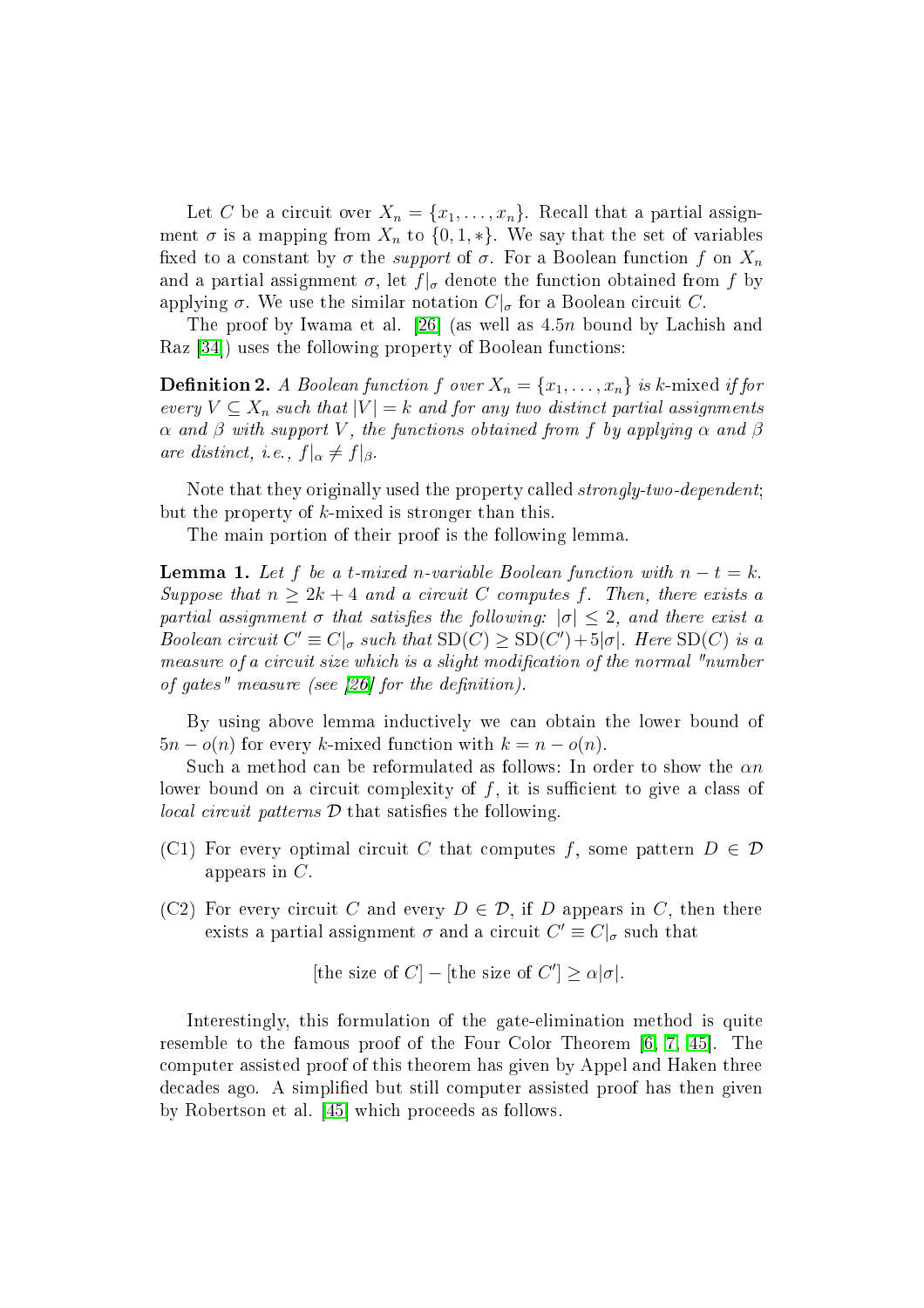Suppose for the ontrary that there exists a ounterexample to the Four Color Theorem. Let  $P$  be some easily describable graph theoretic property that a minimal ounterexample to the Four Color Theorem has. Then, they exhibited a set  $\mathcal D$  of 633 "configurations", that consists of small graphs with some additional information, satisfying the following:

- (F1) For every planar graph G with property P, some configuration  $D \in \mathcal{D}$ appears in  $G$ .
- (F2) If a configuration  $D \in \mathcal{D}$  appears in G, then G is not a minimal counterexample to Four Color Theorem.

By verifying above two statements using computers, we can conclude that no minimal ounterexample exists, and hen
e Four Color Theorem is true.

We now review the propositions  $(C1)$  and  $(C2)$ . Suppose that a circuit C is a minimal counterexample to a lower bound, i.e.,  $C$  is an optimal circuit that computes f and the size of it is less than  $\alpha n$ . Recall that a circuit is defined as a graph in which nodes represent gates and edges represent wires. We can put some graph theoretic properties for a circuit  $C$  by its optimality, which we consider as the property  $P$  in (F1). Then (C2) says that if  $C$ contains  $D \in \mathcal{D}$  then, C is not a minimal counterexample (since if C is a counterexample, then a smaller circuit  $C|_{\sigma}$  is also).

It would be interesting to give a (minimal) set of circuit patterns that yield a lower bound of  $5n$  or even higher. We have in fact tried to pursuit this approa
h for getting a higher lower bound, but failed. However, during the experiments, the author and Tarui  $[4]$  have succeeded(?) to find the reason why we have failed.

In fact, there exists a k-mixed Boolean function with  $k = n - o(n)$  that can be computed by a  $U_2$ -circuit of size  $5n + o(n)$ . The 5n lower bounds for this lass of fun
tions have already been tight.

Below we sketch the construction of the function, which is a modification of a function introduced by Savický and Żák [48].

Let p be a prime such that  $n \leq p < 2n$ . Define  $w_n : \{0, 1, \ldots\} \rightarrow$  $\{1,\ldots,n\}$  so that  $w_n(s)$  is the residue of s modulo p, if this residue lies in  $\{1,\ldots,n\}$ , and is 1 otherwise. Put  $b = \lceil \frac{n}{\lceil \log n^2 \rceil} \rceil$ . We split the interval  $\{1, \ldots, n\}$  into b blocks  $D_1, \ldots, D_b$  of equal size. For every  $n \in \mathbb{N}$ ,  $f_n(x_1, \ldots, x_n)$  outputs one of its input  $x_z$  where an index is given by

$$
z = w_n \left( \sum_{i=1}^b \left( i \cdot \bigoplus_{j \in D_i} x_j \right) \right).
$$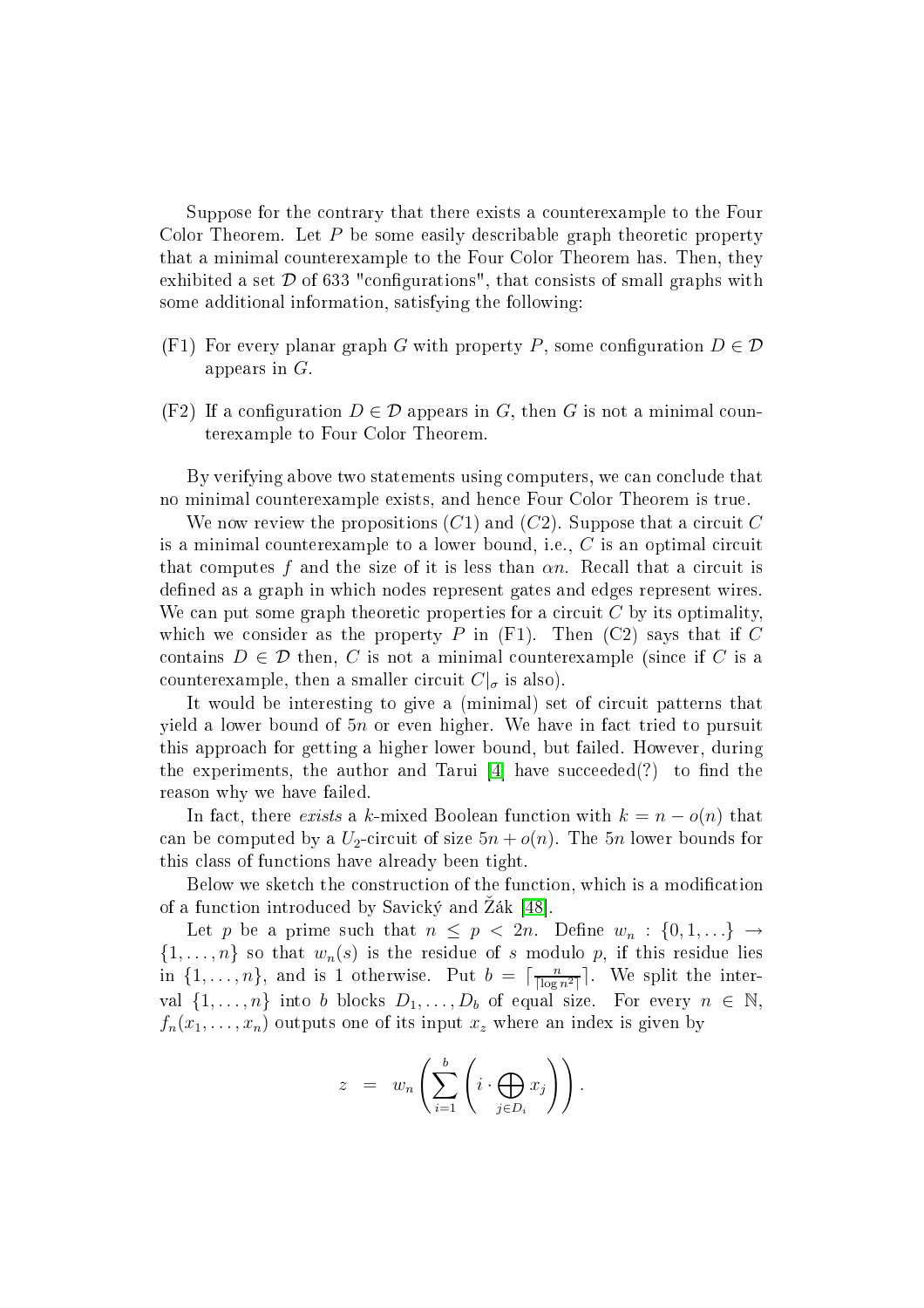**Theorem 2.** [4] The function  $f_n$  defined above is k-mixed with  $k = n - 1$  $\omega(\sqrt{n}\log^2 n)$  and can be computed by a  $U_2$  circuit of size  $5n + o(n)$ .

This result means that every lower bounds method that applies to arbitrary k-mixed fun
tions annot show a lower bound higher than 5n. So the problem we should tackle first is:

**Problem 3.** Find a property of Boolean functions that can be used to derive a lower bound higher than 5n.

We still believe that a graph theoretic approach described above helps to inspire su
h a property.

## 4Polynomial Representation of Boolean Fun
-

In this se
tion, we onsider two problems both are on the expressive power of real polynomials for representing Boolean fun
tions. This is one of the most active subjects in the research of computational complexity. See e.g.  $[50, 51]$  $[50, 51]$  for a recent progress on this topic.

### 4.1 Degree of Full-Sensitive Fun
tions

There have been developed many omplexity measures for Boolean fun
 tions, and investigated the relation among them. See e.g., a good survey by Buhrman and de Wolf  $[13]$ . In this section, we consider the relationship between two major measures; the sensitivity and the degree of Boolean functions.

Let f be an *n*-variable Boolean function. The *sensitivity* of f on x is the number of bit positions i such that  $f(x) \neq f(x^i)$ , where  $x^i$  denotes x with its *i*-th bit flipped. The *sensitivity* of f is  $s(f) = \max_x s_x(f)$ .

An *n*-variable polynomial  $p : \mathbb{R}^n \to \mathbb{R}$  represents f is  $p(x) = f(x)$  for every  $x \in \{0,1\}^n$ . Note that each Boolean function can be represented by a unique multivariate polynomial (see e.g., Lemma 1 in [13]). The degree of  $f$ is the degree of this multivariate polynomial that represents  $f$ .

**Definition 3.** An n-variable Boolean function f is fully sensitive if the sensitivity of  $f$  is  $n$ .

We consider the following simple question.

<span id="page-14-0"></span>**Problem 4.** What is the minimum degree of an *n*-variable Boolean function that is fully sensitive?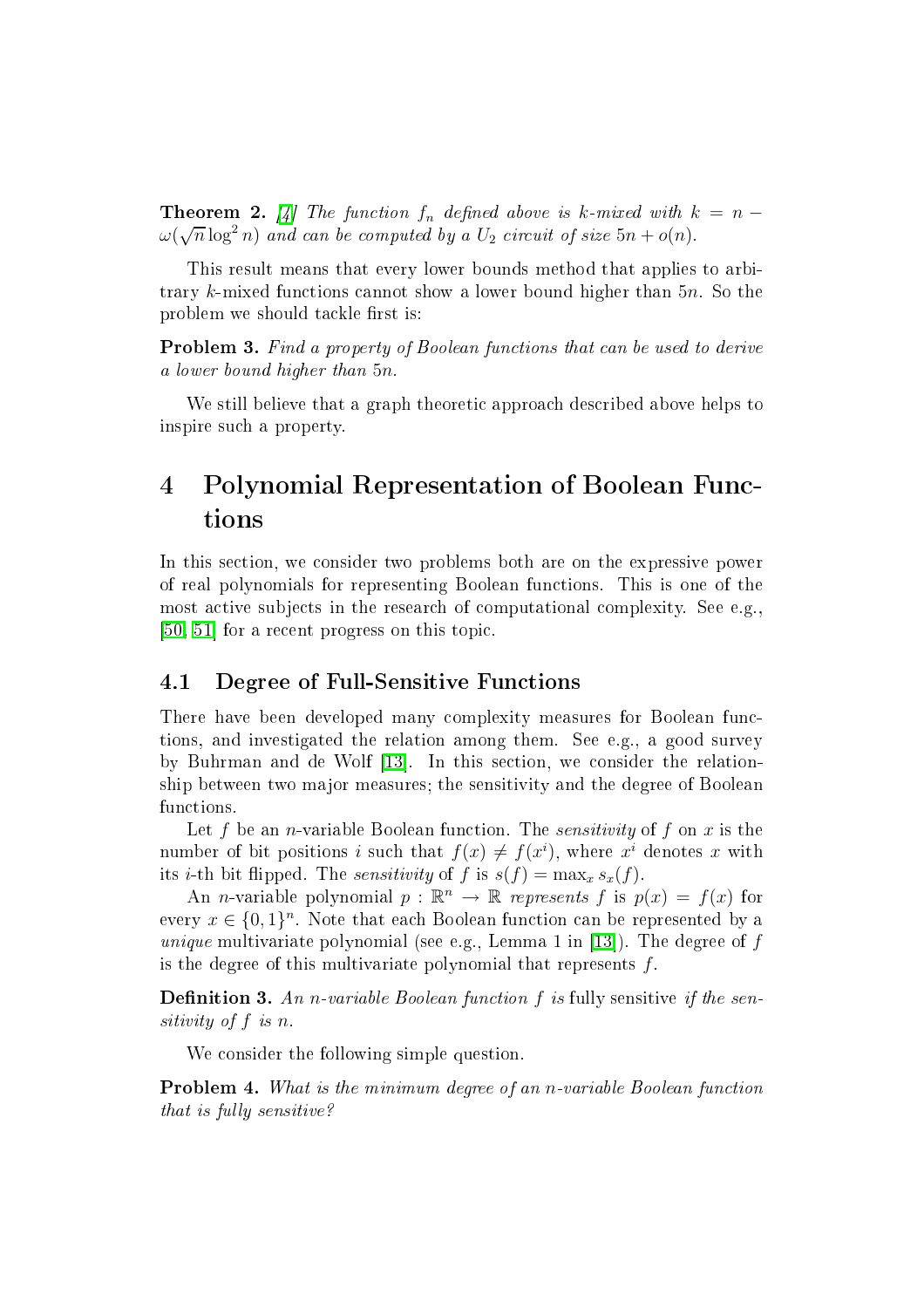The current best lower bound is  $\sqrt{n/2}$  and the upper bound is  $O(n^{\log_6 3}) =$  $O(n^{0.613})$ . One of the importance of the problem of finding a fully sensitive and low degree function is that it gives the largest known gap between the decision tree complexity and the "log-rank" of the communication matrix (see e.g., [29] and [39]).

The lower bound is proved by Nisan and Szegedy [38]. Note that if we allow some approximation, this lower bound is asymptotically tight. There is a polynomial p of degree  $O(\sqrt{n})$  such that  $|p(x_1, \ldots, x_n) - OR(x_1, \ldots, x_n)| \le$  $1/3$  for every x, where OR denotes the OR function that is apparently fully sensitive at the origin  $x = 00 \cdots 0$  (see [\[38,](#page-27-8) Example 3.11] for the construction using Chebyshev polynomials). Note also that the degree of the OR function is exa
tly n.

Nisan and Szegedy [38] have also gave the construction of a fully sensitive function whose degree is  $n^{\log_3 2} \sim n^{0.631}$ . Let  $E_2$  denote the Boolean function on three variables given by

$$
E_2(x_1, x_2, x_3) = x_1 + x_2 + x_3 - x_1x_2 - x_1x_3 - x_2x_3.
$$

It outputs 1 iff one or two of its inputs are 1. Define  $E_2^{(k)}$ on  $n = 3^k$  variables obtained by building a complete ternary tree of depth k, where the  $3^k$  leaves are the variables and each node is the  $E_2$ -function of its three children. Then  $E_2^{(k)}$  $E_2^{(k)}$  is represented by  $E_2(E_2^{(k-1)})$  $E_2^{(k-1)}, E_2^{(k-1)}, E_2^{(k-1)}),$  and so by a polynomial of degree  $2^k = n^{\log_3 2}$ . It is easy to check that  $E^{(k)}$  is fully sensitive at the origin.

It is noticeable that, in the above construction, we can use any "base" function if it is fully sensitive at the origin. If we use an *n*-variable function of degree  $k$ , then we can get a fully sensitive N-variable function of degree  $N^{\log_n k}$ .

Along to this line, Kushilevits has improved the exponent to  $\log_6 3$  = 0.613..., which is the current best, by exhibiting such a function on 6 variables of degree 3 (see [\[39,](#page-27-7) footnote 1 on  $p.560$ ]).

Let  $S(6)$  be a family of 3-sets on  $\{1, 2, \ldots, 6\}$  defined as

$$
S(6) = \{ (1,2,3), (1,2,4), (3,4,5), (3,4,6), (1,5,6), (2,5,6), (1,3,5), (1,4,6), (2,3,6), (2,4,5) \}.
$$

Let  $F_3$  be a polynomial on 6 variables defined as

$$
F_3(x_1,\ldots,x_6) = \sum_{i:1\leq i\leq 6} x_i - \sum_{(i,j):1\leq i
$$

Interestingly,  $S(6)$  is also appeared in a major open question in *extremal* graph theory.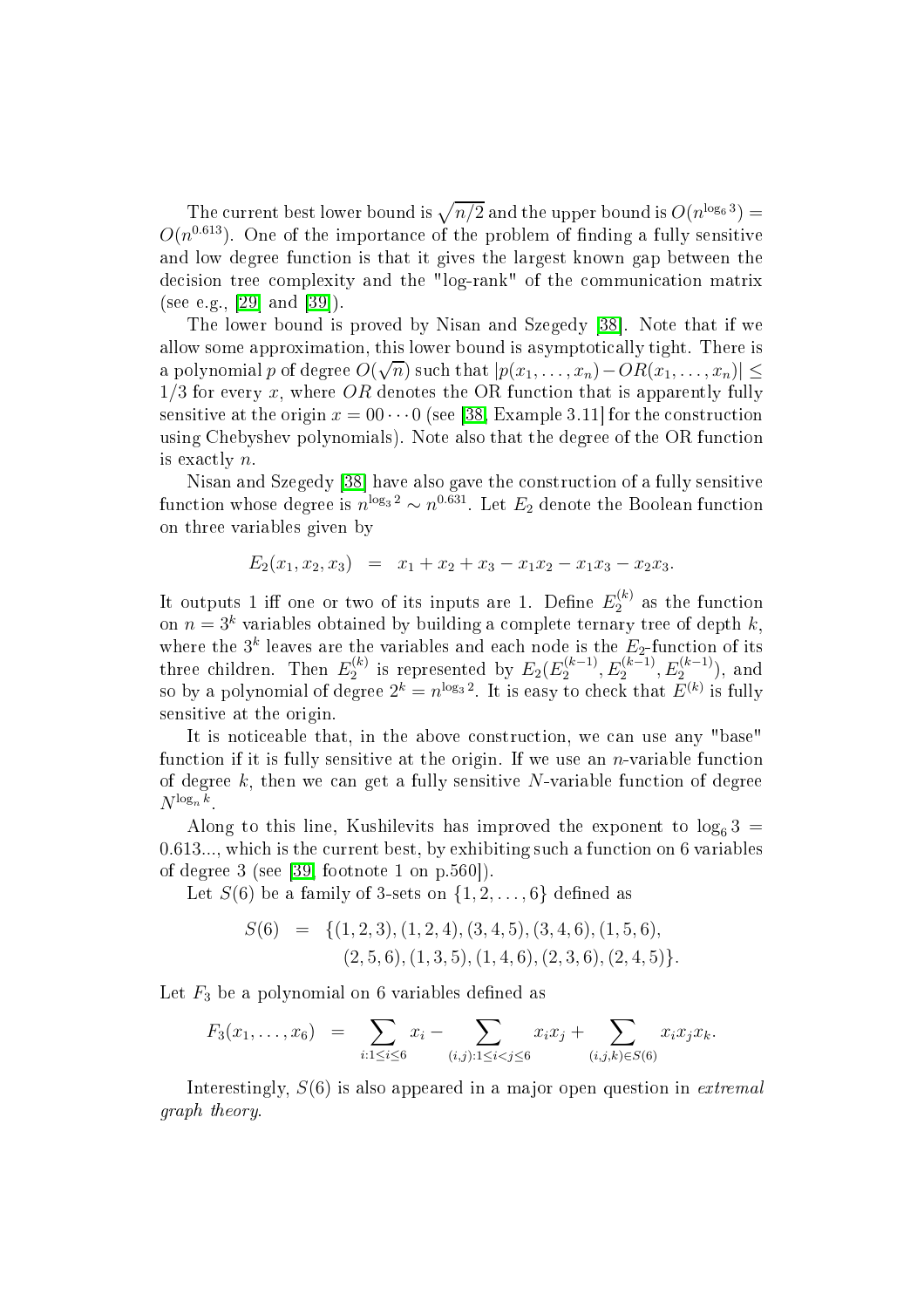Given an r-graph  $\mathcal F$  on a vertex set V, i.e., a hypergraph whose edge set consists of r-sets of V, the Turán number  $ex(n, \mathcal{F})$  is the maximum number of edges in an *n*-vertex r-graph not containing a copy of  $\mathcal F$ . The Turán density of  $\mathcal F$  is defined as

$$
\pi(\mathcal{F}) = \lim_{n \to \infty} \frac{\mathrm{ex}(n, \mathcal{F})}{\binom{n}{r}}.
$$

Determining  $\pi(\mathcal{F})$  for a given  $\mathcal F$  is a notoriously hard problem (see e.g., [\[36,](#page-27-9) 44] and the references therein). One of the most well-investigated cases is  $\pi(\mathcal{K}_4^-)$ , where  $\mathcal{K}_4^- = \{abc, abd, acd\}$  is the complete 3-graph on 4 vertices with one edge removed. It is known that  $\pi(\mathcal{K}_4^-) \geq 2/7$ , and this lower bound is strongly believed to be tight.

Obtaining an upper bound on the density is very difficult. Recently, Razborov [\[43,](#page-27-11) 44] developed an intriguing technique called "Flag Algebra" that an be used to atta
k this problem. Very roughly speaking, in this framework, the problem of upper bounding the Turán density is redu
ed to the feasibility of some well-designed semidefinite programming problems. Designing a good problem is typically relying on a computer calculation. This seems to be another domain that omputers an help in obtaining theoreti
al results. In [44], it is described that the current best upper bound  $\pi(\mathcal{K}_4^-) \leq$ 0.2978 an be obtained by this method.

The lower bound  $\pi(\mathcal{K}_4^-) \geq 2/7$  follows from the construction due to Frankl and Füredi [16] that "blow-ups" the system  $S(6)$  (see [16] for the detail). This construction gives a sequence of  $\mathcal{K}_4^-$ -free 3-graphs with asymptotic density 2/7. In fact, the problem to find an extremal  $\mathcal{K}_4^-$ -free graph is formulated as a 0-1 integer programming problem on the variable set  $\{x_S | S \subseteq V \text{ and } |S| =$ 3}:

$$
\begin{array}{ll}\text{Maximize} & \sum_{S} x_{S} \\ \text{Subject to} & \sum_{S \subseteq T} x_{S} \le 2 & (\forall T \subseteq V \text{ with } |T| = 4), \end{array}
$$

It is easy to check that  $S(6)$  is the unique solution of this problem for  $n = 6$ . Markström and Talbot [36] conducted a systematic search using a computer and provided all extremal  $\mathcal{K}_4^-$ -free 3-graphs on *n* vertices for  $n \leq 19$ . Quite interestingly, for every  $11 \leq n \leq 19$ , the unique extremal graph is this blow-up onstru
tion. Motivating by this, they onje
tured that this is true for every  $n \geq 11$ , i.e., the recursive use of a small gadget would always give an optimal construction.

Similar to this problem, our problem can also be written as an integer programming problem. Note that every coefficient of a polynomial that represents a Boolean function must be an integer. The variable set is  $\{x_{\mathcal{S}}\}$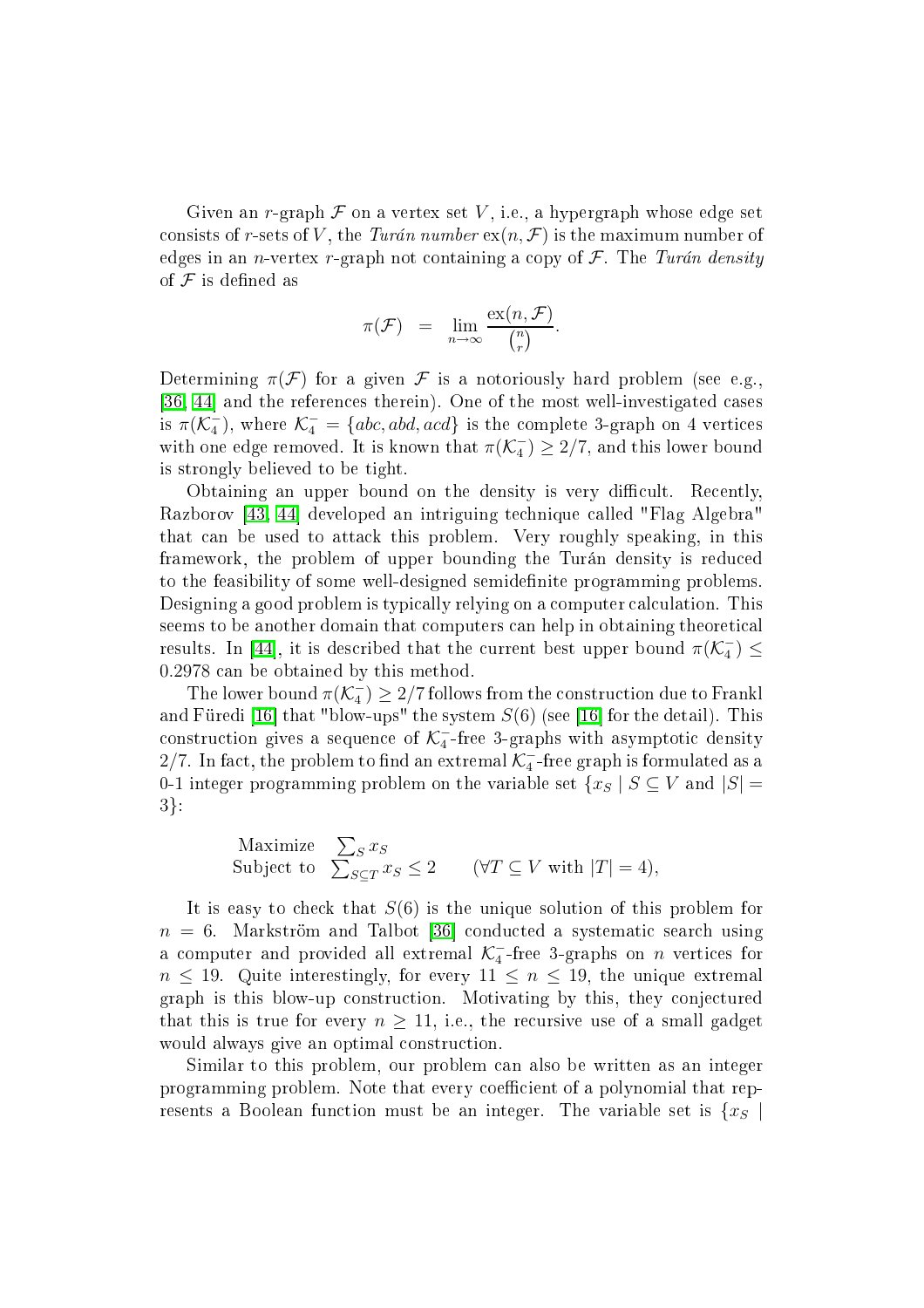$S \subseteq \{1, \ldots, n\}$  and  $|S| \leq k\}$ , and the existence of a fully sensitive degree  $k$  function on *n* variables is given by the feasibility of the following system (without objective function):

Subject to 
$$
0 \le \sum_{S \subseteq T} x_S \le 1
$$
,  $(\forall T \subseteq V)$ ,  
\n $x_S = 1$ ,  $(\forall S \text{ with } |S| = 1)$ ,  $(7)$   
\n $x_{\phi} = 0$ .

<span id="page-17-2"></span>It is natural to expe
t that a good formula an be obtained by solving this problem by IP solvers. A simple examination can verify that  $F_3$  is the unique polynomial (up to <sup>a</sup> permutation and negation of variables) of degree 3 that represents a fully sensitive Boolean function on 6 variables. In addition, there are no su
h polynomials of degree 3 on 7 variables.

We start with the case of degree 4. We already have such a construction for  $n=9$ , which is  $E_2^{(2)}$  $_2$   $\,$ . Again, this construction is optimal. We below give a (fully theoreti
al) proof verifying this sin
e it says a bit more than what the well-known symmetrization te
hnique (Fa
t [5\)](#page-17-0) introdu
ed by Minsky and Papert [37] can say. In the sequel, we denote the number of ones in a binary vector x by |x|.

<span id="page-17-0"></span>**Fact 5.** Let f be a Boolean function on n variables, and p be a polynomial that represents f. Then there exists a univariate polynomial  $\tilde{p}$  such that (i) for every  $k \in \{0, 1, ..., n\},\$ 

$$
\tilde{p}(k) = a_0 + a_1 \binom{k}{1} + a_2 \binom{k}{2} + \dots + a_n \binom{k}{n}, \tag{8}
$$

<span id="page-17-1"></span>where  $a_i = \alpha_i / \binom{n}{i}$  $\hat{a}_i^{n})$  and  $\alpha_i$  is the sum of the coefficients of all degree  $i$  monomials in p, (ii)  $\tilde{p}(k)$  is equal to the probability that  $f(x)$  outputs 1 when x is  $\emph{chosen uniformly from all input vectors with Hamming weight $k$.}$ 

Proof. Consider a real valued polynomial

$$
p^{sym}(x_1,\ldots,x_n) = \frac{\sum_{\pi} p(x_{\pi(1)},\ldots,x_{\pi(n)})}{n!},
$$

where the summation is over all permutations  $\pi$  on  $\{1, \ldots, n\}$ . Since  $p^{sum}$ only depends on the number of ones in inputs, there exist a unique univariate polynomial  $\tilde{p}$  such that

$$
\tilde{p}(x_1 + \cdots + x_n) = p^{sym}(x_1, \ldots, x_n).
$$

It is easy to check that  $\tilde{p}$  satisfies the conditions in the fact.

 $\Box$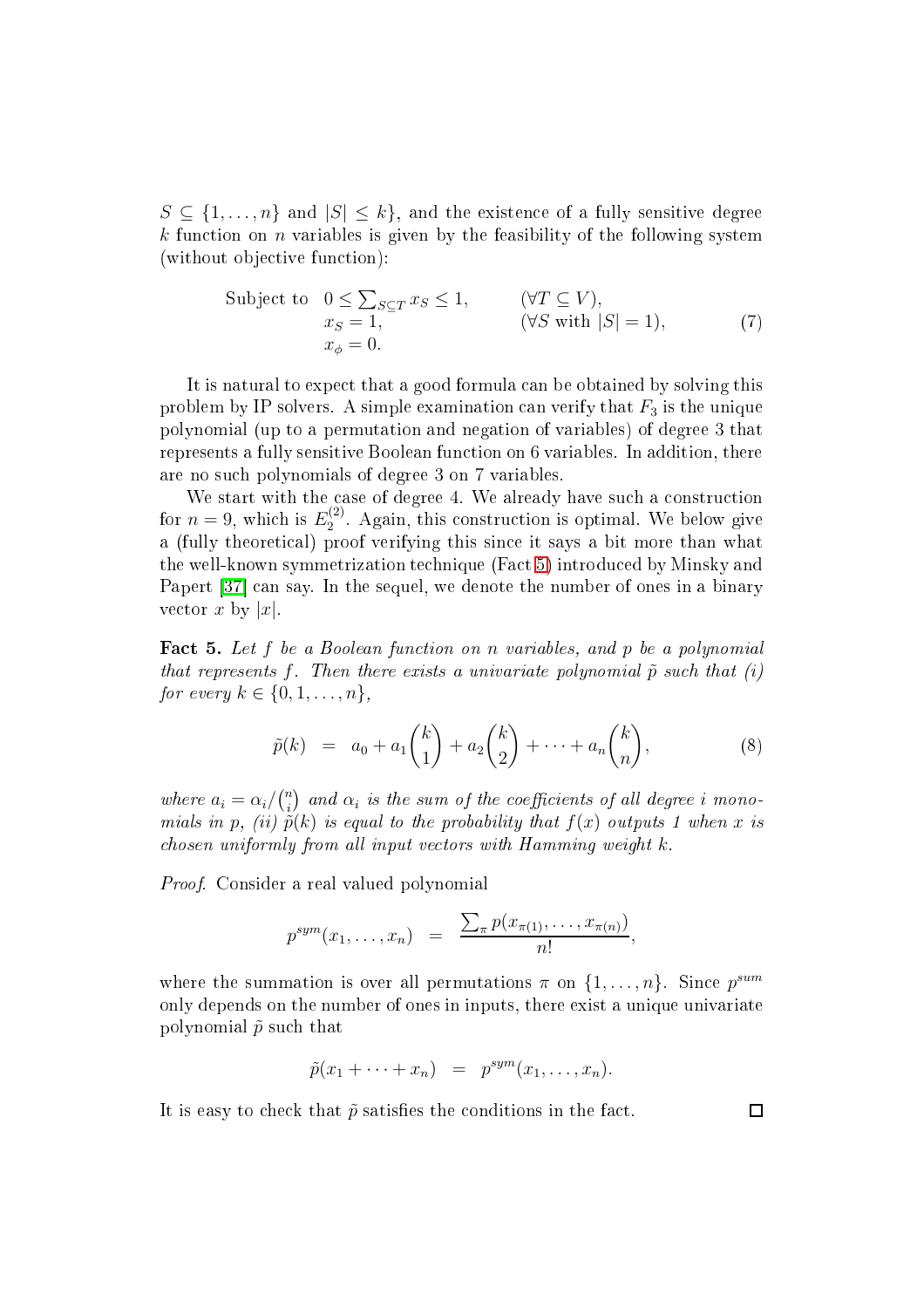**Theorem 3.** There are no Boolean functions f on 10 variables such that f is fully sensitive and the degree of  $f$  is at most 4.

*Proof.* Suppose for the contrary that a multilinear polynomial p of degree 4 on  $X = \{x_1, \ldots, x_{10}\}\)$  represents a f such that f is fully sensitive. W.l.o.g., this happens at the origin. This immediately implies that (i) every monomial of degree 1 in  $p$  has the coefficient 1, and (ii) every monomial of degree 2 has the coefficient  $-1$  or  $-2$ . By applying the symmetrization (Eq. [\(8\)](#page-17-1)), we have

$$
\tilde{p}(k) = k + a_2 \binom{k}{2} + a_3 \binom{k}{3} + a_4 \binom{k}{4}.
$$

for some  $a_2, a_3$  and  $a_4$ . By (ii) of Fact [5,](#page-17-0)  $0 \leq \tilde{p}(k) \leq 1$  for every  $k = 0, \ldots, 10$ . It is easy to check that this linear system has a unique feasible solution;  $a_2 = -1, a_3 = 7/12$  and  $a_4 = 1/6$ . This gives  $\tilde{p}(2) = 1, \tilde{p}(5) = 0$  and  $\tilde{p}(8) = 1$  implying that  $p(x) = 1$  for every x with  $|x| = 2$  or 8, and  $p(x) = 0$ for every x with  $|x|=5$ .

Now we consider a multilinear polynomial  $p'$  on  $\{x_1, \ldots, x_8\}$  obtained from p by fixing  $x_9 = x_{10} = 0$ . We have that  $p'(x) = 0$  for every x with  $|x| = 0$  or 5, and  $p'(x) = 1$  for every x with  $|x| = 1$ , 2 or 8 because p is so. Since we have 5 fixed points for a degree 4 polynomial  $\tilde{p'}$ , it is uniquely determined to

$$
\tilde{p}'(k) = k - \binom{k}{2} + \frac{7}{12} \binom{k}{3} - \frac{1}{6} \binom{k}{4}.
$$
\n(9)

<span id="page-18-0"></span>Since the coefficient of every degree 3 monomial of  $p'$  is 0 or 1, Fact [5](#page-17-0) (i) implies that the coefficient  $7/12$  of the term  $\binom{k}{3}$  $\binom{k}{3}$  in Eq.[\(9\)](#page-18-0) must be a multiple of  $1/{\binom{10}{3}}$  $\binom{10}{3} = 1/56$ , a contradiction.  $\Box$ 

We now proceed to the case of degree 5. Since the minimum value of  $n$ that satisfies  $\log_n 5 < \log_6 3$  is 14, we seek a function on 14 variables. We have tried to solve IP [\(7\)](#page-17-2) for  $(n, k) = (14, 5)$  by the IP solver in GLPK package [35], but it never came back. So far, we could only obtain a partial result like the following:

**Definition 4.** We say that a multilinear polynomial p is bounded if the coefficient of a monomial t in p is 0 or 1 whenever the degree of t is odd, and is 0 or  $-1$  whenever the degree is even.

Note that any polynomial obtained by a recursive use of  $E_2$  or  $F_3$  are bounded.

**Fact 6.** There are no Boolean functions  $f$  on 14 variables such that (i)  $f$ is fully sensitive at the origin, and (ii)  $f$  can be represented by a bounded polynomial of degree 5.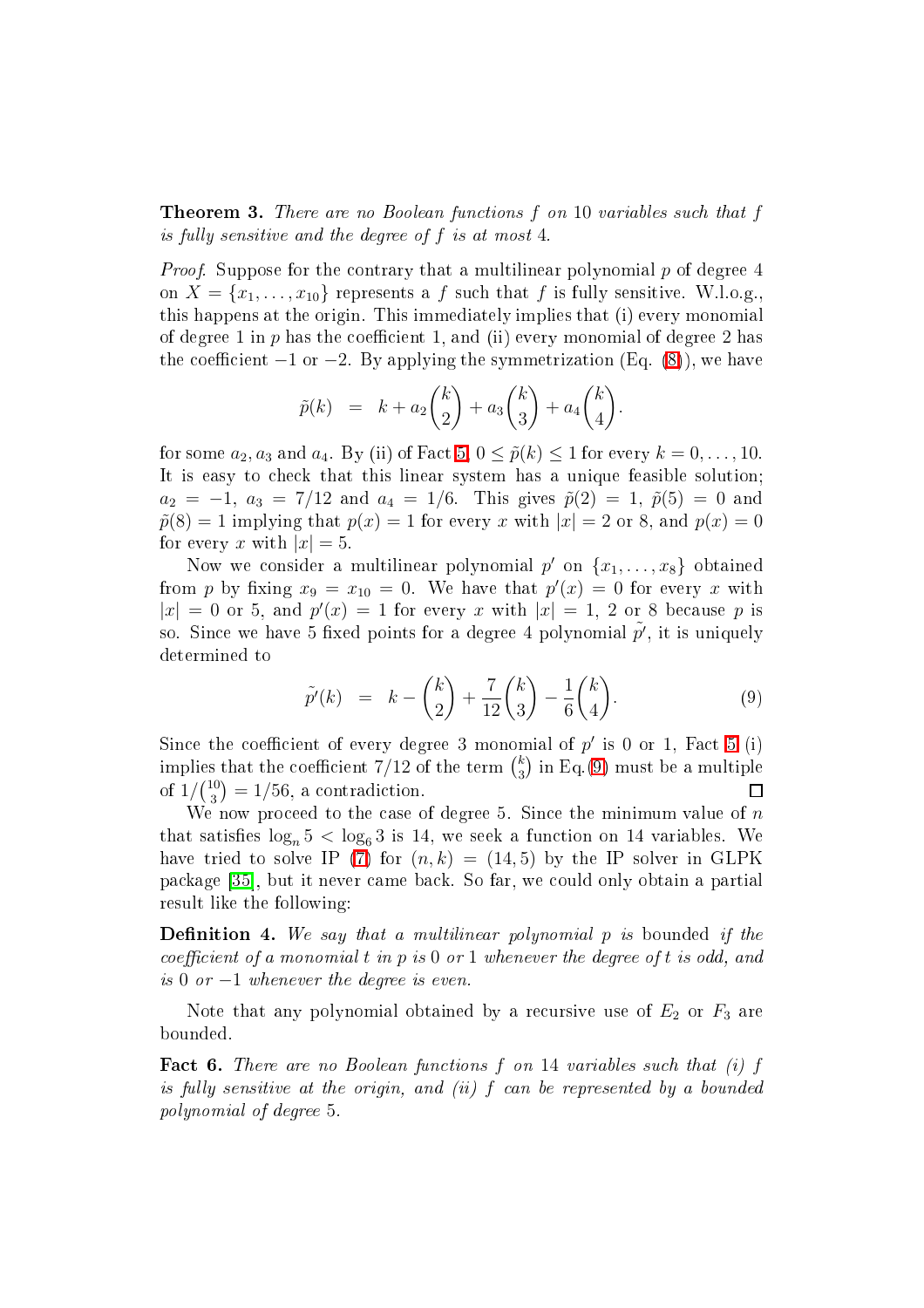The proof is by checking the infeasiblity of IP [\(7\)](#page-17-2) with additional constraints that  $x_S \in \{0, 1\}$  when |S| is odd and  $x_S \in \{-1, 0\}$  when |S| is even. We also use the result that the maximum number of edges in a  $\mathcal{K}_4^-$ -free 3-graph on 14 verti
es is 126 that were re
ently shown by Markström and Talbot [36] using a computer verification to reduce the search space.

Through the experiments, we now feel that the following problem, whi
h is easier than Problem [4,](#page-14-0) is already very hard.

**Problem 5.** Is there a fully sensitive function whose degree is smaller than the degree of function obtained by the recursion of  $F_3$ ?

### 4.2 Average Density of Sign-Representing Polynomials

The final topic in this article is on the "density" of sign-representing polynomials of Boolean fun
tions. Re
ently, we found a new method for obtaining an improved bound on the average density of Boolean functions by computer calculations [1].

In most of this section, we use  $\{1, -1\}$  to represent Boolean values. The false or 0 is represented by 1, and the true or 1 is represented by  $-1$ . Let f:  $\{1, -1\}^n \to \{1, -1\}$  be a Boolean function on n variables and let  $p : \mathbb{R}^n \to \mathbb{R}$ be a real polynomial. Recall that p sign-represents f if  $sgn(p(x)) = f(x)$  for all  $x \in \{1, -1\}^n$  (i.e., sgn( $p(x)$ ) > 0 if  $f(x) = 1$  and sgn( $p(x)$ ) < 0 if  $f(x) =$ −1). The expressive power of su
h a representation has been extensively investigated especially in complexity theory and in learning theory (see e.g., [\[37,](#page-27-12) [46,](#page-27-13) [40,](#page-27-14) [50,](#page-28-8) 51] and the references therein). The PTF *density* of a given Boolean function  $f$  is the minimum number of monomials with non-zero coefficient in a polynomial that sign-represents  $f$ . Note that the PTF density is depending on the choice of the domain of functions. In this section, we exclusively consider the case  $\{1, -1\}^n$ .

It is classically known that every Boolean function on n variables can be sign-represented by a polynomial with  $2^n$  monomials. However, in general, less monomials are enough. For example, it is easy exercise to show that every two-variable Boolean fun
tion an be sign-represented by a polynomial with at most three monomials, not four.

In spite of a long history of investigations, there still is a large gap between the upper and lower bounds on the worst/average PTF density of Boolean functions. For the lower bounds, Saks [\[46,](#page-27-13) Theorem 2.27] noted that the result of Cover [14] implies that almost all Boolean functions on  $n$  variables have PTF density at least  $(0.11)2^n$ . To this date, this is the best known lower bound on the PTF density even for the worst case.

Recently, Oztop [41] (see also [42]) gave an elegant proof of the result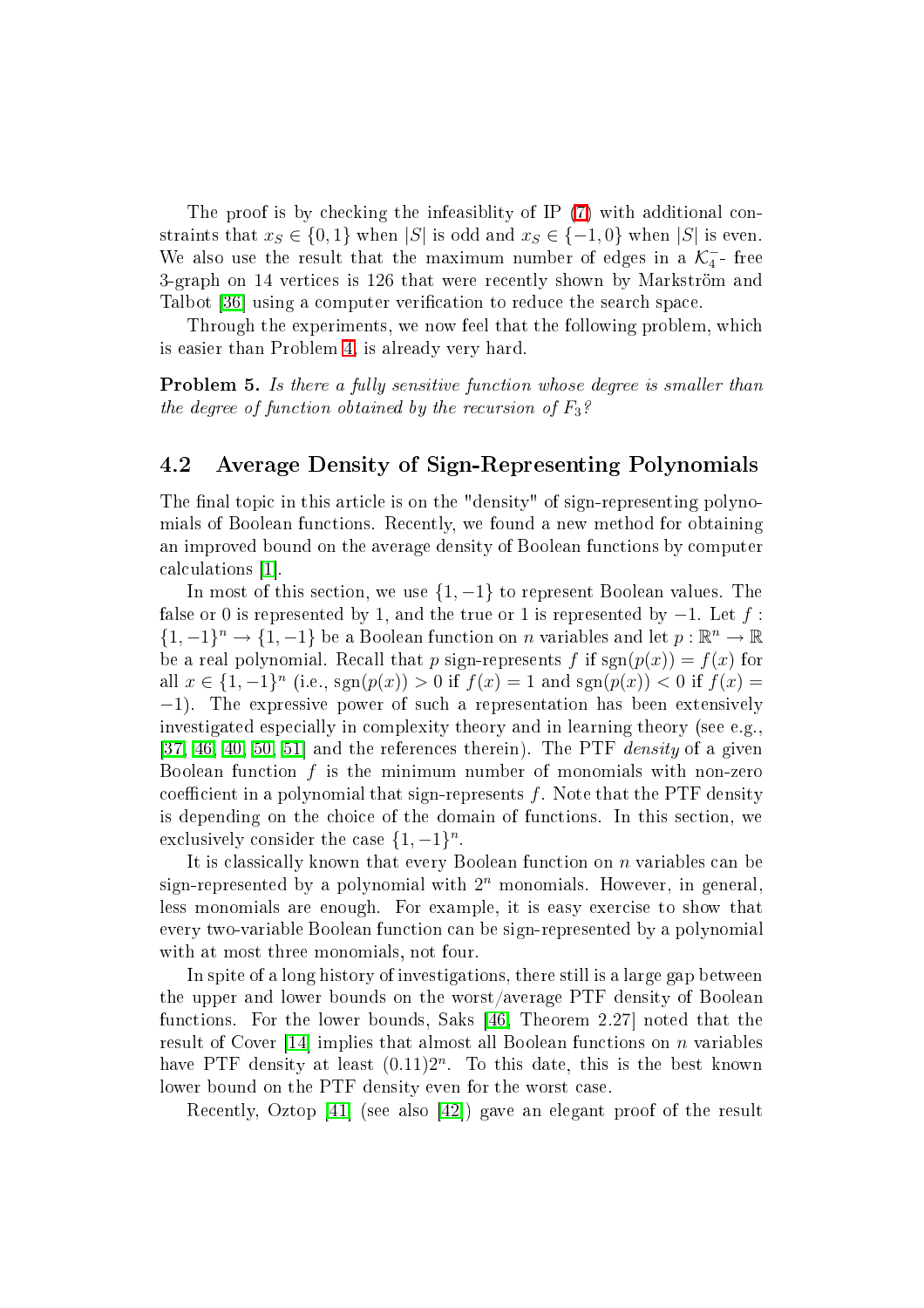|                      |             | Lower Bound   Upper Bound |
|----------------------|-------------|---------------------------|
| All Functions        | $(0.11)2^n$ | $(0.75)2^{n}$             |
| Almost All Functions | $(0.11)2^n$ | $(0.617)2^n$              |

<span id="page-20-0"></span>Table 1: The known bounds on the PTF density of Boolean fun
tions on  $\{1, -1\}$ <sup>n</sup>. The right bottom is shown here.

that the PTF density of every *n*-variable function is at most  $(0.75)2<sup>n</sup>$ . This improves the previously known bound of  $(1-\frac{1}{O(n)})$  $\frac{1}{O(n)}$ )2<sup>n</sup> by O'Donnell and Servedio [40] and is the first result saying that a constant ratio, namely,  $3/4$ , of all monomials are always enough to represent a Boolean fun
tion.

In this section, we briefly sketch the Oztop's method and see that a generalization of this method can yield a better bound if we consider the *average* ase. Intuitively, we show that the problem of upper bounding the average density of n-variable Boolean fun
tions an be redu
ed to a problem of computing (some modified version of) average density of k-variable Boolean functions for small k. Interestingly, an upper bound is improved just by increasing the computational effort. The best bound we have obtained so far is  $(0.617)2<sup>n</sup>$  and it is quite conceivable that this bound will further be improved. The known bounds on the PTF density of Boolean fun
tions are summarized in Table [1.](#page-20-0)

### 4.2.1 Basi
s

Let  $p$  be a real valued polynomial that sign-represents a Boolean function  $f: \{1, -1\}^n \to \{1, -1\}$ . Since  $x^2 = 1$  for  $x \in \{1, -1\}$ , we can assume without loss of generality that  $p$  is a linear combination of all  $2^n$  multilinear monomials over  $x_1, \ldots, x_n$ . The *support* of p is a set of monomials with non-zero coefficient in  $p$  and the *density* of  $p$  is the size of the support of  $p$ . For a Boolean function  $f$ , the PTF density of  $f$  is the smallest density of a polynomial that sign-represents f .

It is very useful to writing this in vector notations. We follow the notation by Oztop  $[41, 42]$  $[41, 42]$ .

For  $n \geq 1$ , let  $\mathbf{D}^n$  be a Hadamard matrix of order  $2^n$  defined as

$$
\mathbf{D}^1 = \begin{pmatrix} 1 & 1 \\ 1 & -1 \end{pmatrix}, \quad \mathbf{D}^n = \begin{pmatrix} \mathbf{D}^{n-1} & \mathbf{D}^{n-1} \\ \mathbf{D}^{n-1} & -\mathbf{D}^{n-1} \end{pmatrix} \text{ (for } n \ge 2\text{)}.
$$

The well known identities  $\mathbf{D}^n \mathbf{D}^n = 2^n \mathbf{I}$  and  $(\mathbf{D}^n)^{-1} = 2^{-n} \mathbf{D}^n$  are very useful. Each column of  $\mathbf{D}^n$  is indexed by a monomial in  $\mathcal{M}^n$  in the ordering of  $1, x_1, x_2, x_2x_1, x_3, x_3x_1, x_3x_2, x_3x_2x_1, \ldots, x_nx_{n-1} \ldots x_1$ . For a polynomial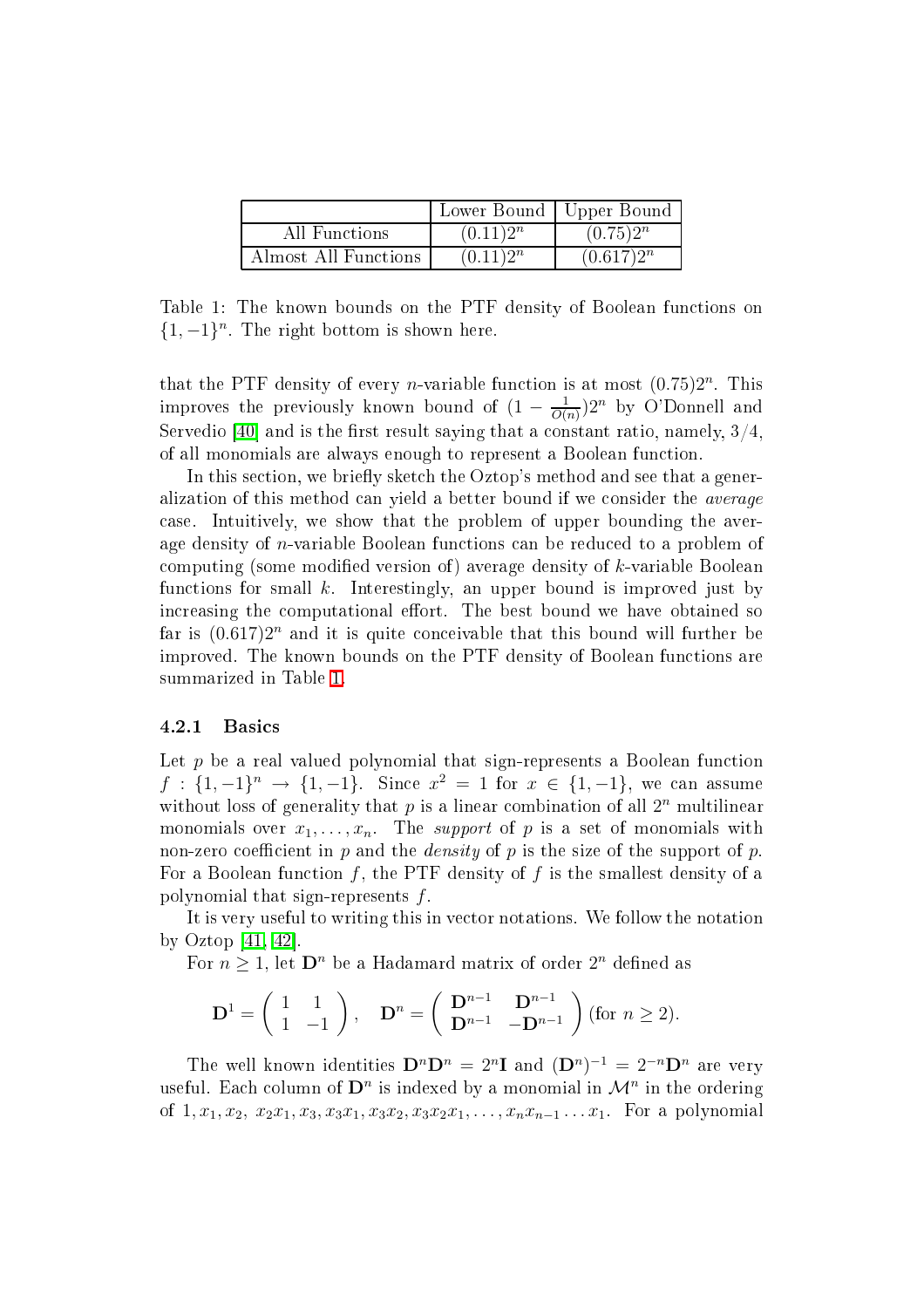$p = \sum_{i=1}^{2^n} a_i m_i$  where  $m_i = \prod_{j \in S_i} x_j$  with  $S_i \subseteq \{1, ..., n\}$ , the column vector  $\mathbf{a} = (a_1, \ldots, a_{2^n})^T$  is called the *coefficient vector* of p where we use the same ordering for monomials as above.

Then the column vector  $\mathbf{D}^n$  a represents the values of  $p(x)$  where the assignments to  $(x_n, x_{n-1}, \ldots, x_1)$  are ordered as  $00 \ldots 00, 00 \cdots 01, 00 \cdots 10, 00 \cdots 11$ ,  $\dots, 11 \cdots 11$  (where 0's represent 1 and 1's represent  $-1$ ). For a Boolean function  $f$  on  $n$  variables, let  $f$  denote the column vector of length  $2^n$  whose elements are the values of  $f(x)$  for all x. We call f as the vector representation of  $f$ .

In this notation, p sign-represents f iff  $YD^n a > 0$ , where  $Y = \text{diag}(f)$ . If this is the case, we are allowed to say that a sign-represents  $f$ . The density of  $p$  is the number of non-zero elements of  $a$ .

Below we briefly sketch the proof of the  $(0.75)2<sup>n</sup>$  upper bound on the PTF density of every *n*-variable Boolean function by Oztop [\[41,](#page-27-15) 42].

The following simple fact is extremely useful.

<span id="page-21-0"></span>**Fact 7.** ([\[42,](#page-27-16) Theorem 1]) Let **f** be the vector representation of a Boolean function on n variables. The set of solutions of the inequality  $\text{diag}(\mathbf{f})\mathbf{D}^n\mathbf{a} > \mathbf{0}$ is all positive linear combinations of the columns of  $\mathbf{D}^n$ diag(f).

<span id="page-21-2"></span>*Proof.* diag(**f**) $D^n a > 0$  iff  $\exists k > 0$ [diag(**f**) $D^n a = k$ ] iff  $\exists k > 0$ [ $a = \frac{1}{2^n} D^n$ diag(**f**) $k$ ].

**Theorem 4.** [41] For any Boolean function on n variables, there exists a sign-representing polynomial with at most  $2^n - 2^n/4$  monomials.

*Proof.* (sketch) For an *n*-variable Boolean function  $f$ , let **a** denote the coefficient vector of a polynomial that sign-represents  $f$ . Let  $f$  denote the vector representation of f. We partition **a** and **f** into  $a_0$ ,  $a_1$  and  $f_0$ ,  $f_1$  of equal length, respe
tively. We an write as

$$
\mathrm{diag}\left(\begin{array}{c} \mathbf{f}_0 \\ \mathbf{f}_1 \end{array}\right)\left(\begin{array}{cc} \mathbf{D}^{n-1} & \mathbf{D}^{n-1} \\ \mathbf{D}^{n-1} & -\mathbf{D}^{n-1} \end{array}\right)\left(\begin{array}{c} \mathbf{a}_0 \\ \mathbf{a}_1 \end{array}\right) \hspace{0.1cm} > \hspace{0.1cm} \mathbf{0}.
$$

This is equivalent to

$$
\begin{array}{l}\n\text{diag}(\mathbf{f}_0)\mathbf{D}^{n-1}(\mathbf{a}_0 + \mathbf{a}_1) > \mathbf{0}, \\
\text{diag}(\mathbf{f}_1)\mathbf{D}^{n-1}(\mathbf{a}_0 - \mathbf{a}_1) > \mathbf{0}.\n\end{array} \tag{10}
$$

<span id="page-21-1"></span>By Fact [7,](#page-21-0) this is equivalent to

$$
(\mathbf{a}_0 + \mathbf{a}_1)^{\mathrm{T}} = 2\mathbf{k}_0 \mathbf{Y}_0, (\mathbf{a}_0 - \mathbf{a}_1)^{\mathrm{T}} = 2\mathbf{k}_1 \mathbf{Y}_1.
$$
 (11)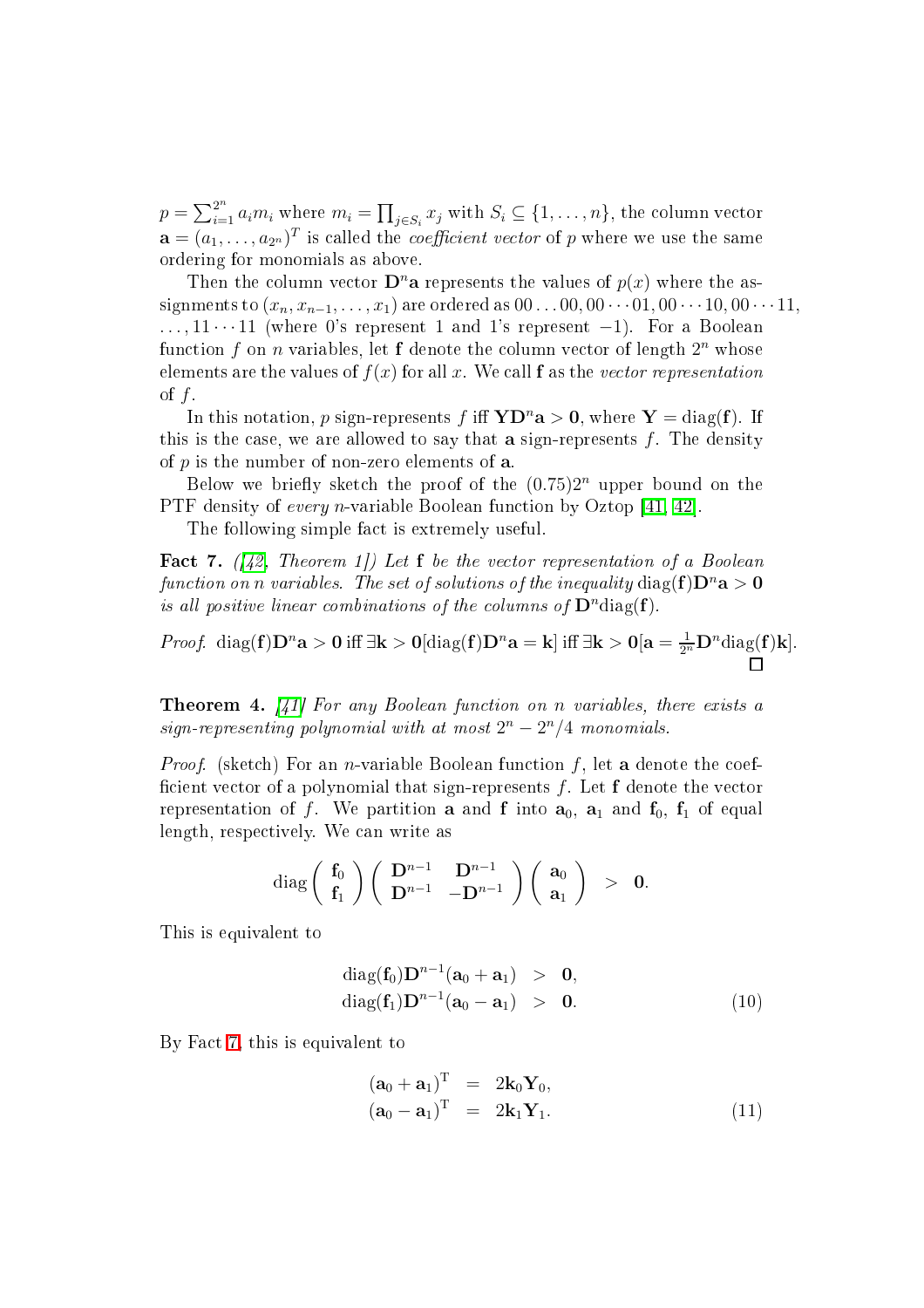for some row vectors  $\mathbf{k}_0 > 0$  and  $\mathbf{k}_1 > 0$ , where  $\mathbf{Y}_i$   $(i = 0, 1)$  denotes  $2^{n-1} \times 2^{n-1}$  matrix diag( $f_i$ ) $D^{n-1}$ .

Let  $\mathbf{Z}_0$  (resp,  $\mathbf{Z}_1$ ) be a matrix consisting of all rows of  $\mathbf{Y}_0$  indexed by  $x \in \{0,1\}^{n-1}$  such that  $f_0(x) = f_1(x)$   $(f_0(x) \neq f_1(x), \text{ resp})$ . Then Eq. [\(11\)](#page-21-1) an be written as

$$
(\mathbf{a}_0 + \mathbf{a}_1)^{\mathrm{T}} = 2\mathbf{k}_{0,0}\mathbf{Z}_0 + 2\mathbf{k}_{0,1}\mathbf{Z}_1, (\mathbf{a}_0 - \mathbf{a}_1)^{\mathrm{T}} = 2\mathbf{k}_{1,0}\mathbf{Z}_0 - 2\mathbf{k}_{1,1}\mathbf{Z}_1.
$$
 (12)

<span id="page-22-0"></span>where  $\mathbf{k}_{i,j} > 0$   $(i, j = 0, 1)$  is a suitable partition of  $\mathbf{k}_i$   $(i = 0, 1)$ . By solving this for  $a_0$  and  $a_1$ , we have

$$
\begin{array}{lll} \mathbf{a}_0^{\mathrm{T}} & = & (\mathbf{k}_{0,0} + \mathbf{k}_{1,0})\mathbf{Z}_0 + (\mathbf{k}_{0,1} - \mathbf{k}_{1,1})\mathbf{Z}_1, \\ \mathbf{a}_1^{\mathrm{T}} & = & (\mathbf{k}_{0,0} - \mathbf{k}_{1,0})\mathbf{Z}_0 + (\mathbf{k}_{0,1} + \mathbf{k}_{1,1})\mathbf{Z}_1. \end{array}
$$

Let  $z_0$  and  $z_1$  denote the number of rows in  $\mathbf{Z}_0$  and  $\mathbf{Z}_1$ , respectively. Note that  $z_0 + z_1 = 2^{n-1}$ . If  $z_1 \geq 2^{n-2}$ , then for any  $\mathbf{k}_{0,0}$  and  $\mathbf{k}_{1,0}$ , we can zero  $z_1$  components of  $a_0$  by an appropriate setting of  $k_{0,1}$  and  $k_{1,1}$  since  $\mathbb{Z}_1$  has full rank (this is because every rows in  $D^{n-1}$  are linearly independent). If  $z_1 < 2^{n-2}$ , which implies  $z_0 > 2^{n-2}$ , then for any  $\mathbf{k}_{0,1}$  and  $\mathbf{k}_{1,1}$ , we can zero  $z_0$  components of  $a_1$  by an appropriate setting of  $k_{0,0}$  and  $k_{1,0}$ . This means that a polynomial given by coefficient  $\mathbf{a} = (\mathbf{a}_0, \mathbf{a}_1)$  sign-represents f and has at most  $2^n - 2^n/4$  non-zero elements.  $\Box$ 

As we see, this proof is based on a decomposition of  $f$  into two subfunctions  $f|_{x_n=1}$  and  $f|_{x_n=-1}$ . It is quite natural to ask what happens if we decompose  $f$  by fixing two or more variables. We below see that this gives an improved bound for the *average* case.

### 4.2.2 Finer De
ompositions yield Better Bounds

Let's see what happens if we consider two-variable decompositions in the proof of Theorem [4](#page-21-2) instead of one. We partition f into four parts of equal length  $f_{00}$ ,  $f_{01}$ ,  $f_{10}$  and  $f_{11}$ . Note that  $f_{i,j}$  is the vector representation of the function  $f|_{x_n=i,x_{n-1}=j}$  (here we consider the input is  $\{0,1\}$  instead of  $\{+1,-1\}$ , which we will denote  $f_{i,j}$ . Similarly the coefficient vector **a** is partitioned into four vectors of equal length  $a_{00}$ ,  $a_{01}$ ,  $a_{10}$  and  $a_{11}$ . In place of Eq. [\(12\)](#page-22-0), we should introduce  $2^3$  submatrices  $\mathbf{Z}_p$  for  $p \in \{0,1\}^3$  these are defined according to the values of  $(f_{00}(x), f_{01}(x), f_{10}(x), f_{11}(x))$ . Then by a similar argument to the proof of Theorem [4,](#page-21-2) we can make zero using the freedom of k's. Note that in this case we can use another freedom to enlarge the number of zeros in a. We an onsider any ordering of the partitions of  $\mathbf{a}, e.g., \mathbf{a}_{10} \rightarrow \mathbf{a}_{11} \rightarrow \mathbf{a}_{01} \rightarrow \mathbf{a}_{00}.$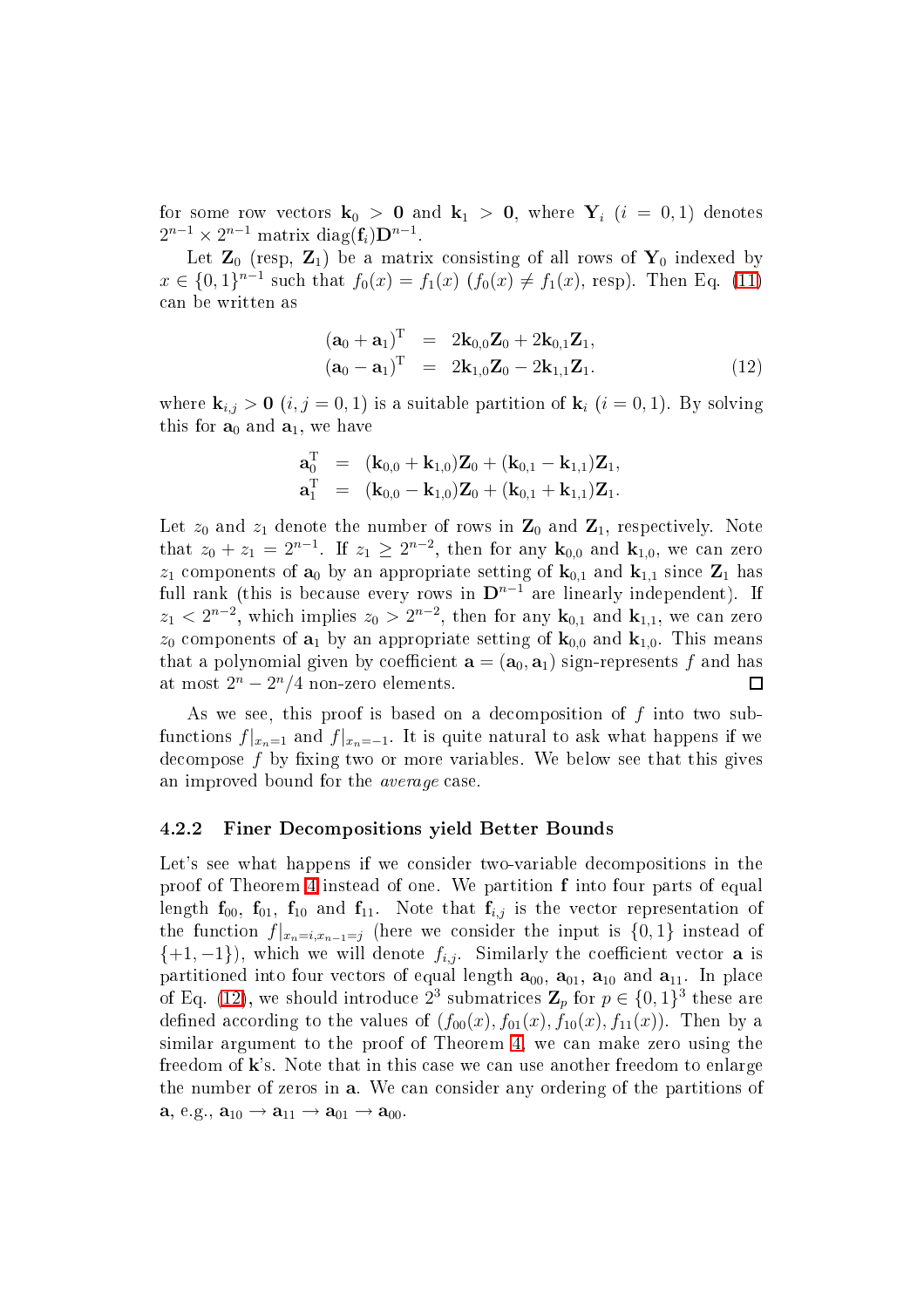By taking all of them into account, the number of zeros we can guarantee by this procedure is formulated as follows: Let  $\mathcal{M}^k$  denote the all  $2^k$ monomials on k variables and  $\pi$  be a mapping from  $\{1, \ldots, 2^k\}$  to  $\mathcal{M}^k$ . The mapping  $\pi$  represents the ordering of the monomials  $\{\pi(1), \pi(2), \ldots, \pi(2^k)\}.$ For a Boolean function f and an ordering of monomials  $\pi$ , the freedom of f with respect to  $\pi$ , denoted by free $(f, \pi)$  is defined as the maximum t such that  $f$  can be sing-represented by a polynomial with monomials  $\mathcal{M}^k - \{\pi(1), \pi(2), \ldots, \pi(t)\}.$  For a positive integer k and an ordering  $\pi$  of  $\mathcal{M}^k$ , let  $d(k,\pi)$  denote the average of free $(f,\pi)/2^k$  over all  $k$ -variable Boolean functions f with  $f(1,1,\ldots,1)=1$  which we call the *average freedom* with respect to  $\pi$ . Note that the last condition  $(f(1, 1, \ldots, 1) = 1)$  can be removed without changing the value of  $d(k, \pi)$  by symmetry.

The generalization of Theorem [4](#page-21-2) can be stated as follows (see [1] for the proof).

**Theorem 5.** [1] Let  $\epsilon > 0$  an arbitrary constant. Let  $k \geq 1$  be an integer and  $\pi$  be an ordering of  $\mathcal{M}^k$ . Then, there is a constant  $c > 0$  (depending on  $\epsilon$  and k) such that all but a  $2^{-c2^n}$  fraction of n-variable Boolean functions have PTF density at most  $(1-d(k,\pi)+\epsilon)2^n$ .

It is a bit tedious but easy to verify (by hand) that  $d(2, \pi) = 5/16$  for every  $\pi$  of  $\mathcal{M}^2$ ; this gives  $(0.688)2^n$  upper bounds on the average PTF density of *n*-variable functions. The computation of  $d(k,\pi)$  for  $k \geq 3$  is done by a computer (it takes double exponential time in  $k$ ). Note that we can see whether a given  $k$ -variable function  $f$  has a sign-representing polynomial with support S by checking the feasibility of the linear system diag( $f$ ) $D^k a > 0$ where  $a_i = 0$  for every  $i \notin S$ , which is an easy task for any linear programming solver when  $k$  is small.

The computation of  $d(3, \pi)$  for every possible  $\pi$  is quite feasible by a standard PC. By using the GLPK package  $[35]$ , we found that

$$
d(3, \{1, x_1, x_2, x_1x_2, x_3, x_1x_3, x_2x_3, x_1x_2x_3\}) = 316/(2^7 \times 8) = 0.3085 \cdots,
$$
  

$$
d(3, \{1, x_1, x_2, x_3, x_1x_2, x_1x_3, x_2x_3, x_1x_2x_3\}) = 360/(2^7 \times 8) = 0.3515 \cdots,
$$

and that all orderings of  $\mathcal{M}^3$  are categorized into one of the above two. This gives the upper bound on the average PTF density of  $(0.649)2^n$ .

The computation of  $d(4, \pi)$  for all  $\pi$  seems out of reach. However, the result for  $k = 3$  inspires the ordering

 $\pi_4 = \{1, x_1, \ldots, x_4, x_1x_2, \ldots, x_3x_4, x_1x_2x_3, \ldots, x_2x_3x_4, x_1x_2x_3x_4\},\$ 

<span id="page-23-0"></span>would be a good candidate. We compute  $d(4, \pi_4)$  (again by a computer) to find

$$
d(4, \pi_4) = 195804/(2^{15} \times 16) = 0.3734 \cdots,
$$
 (13)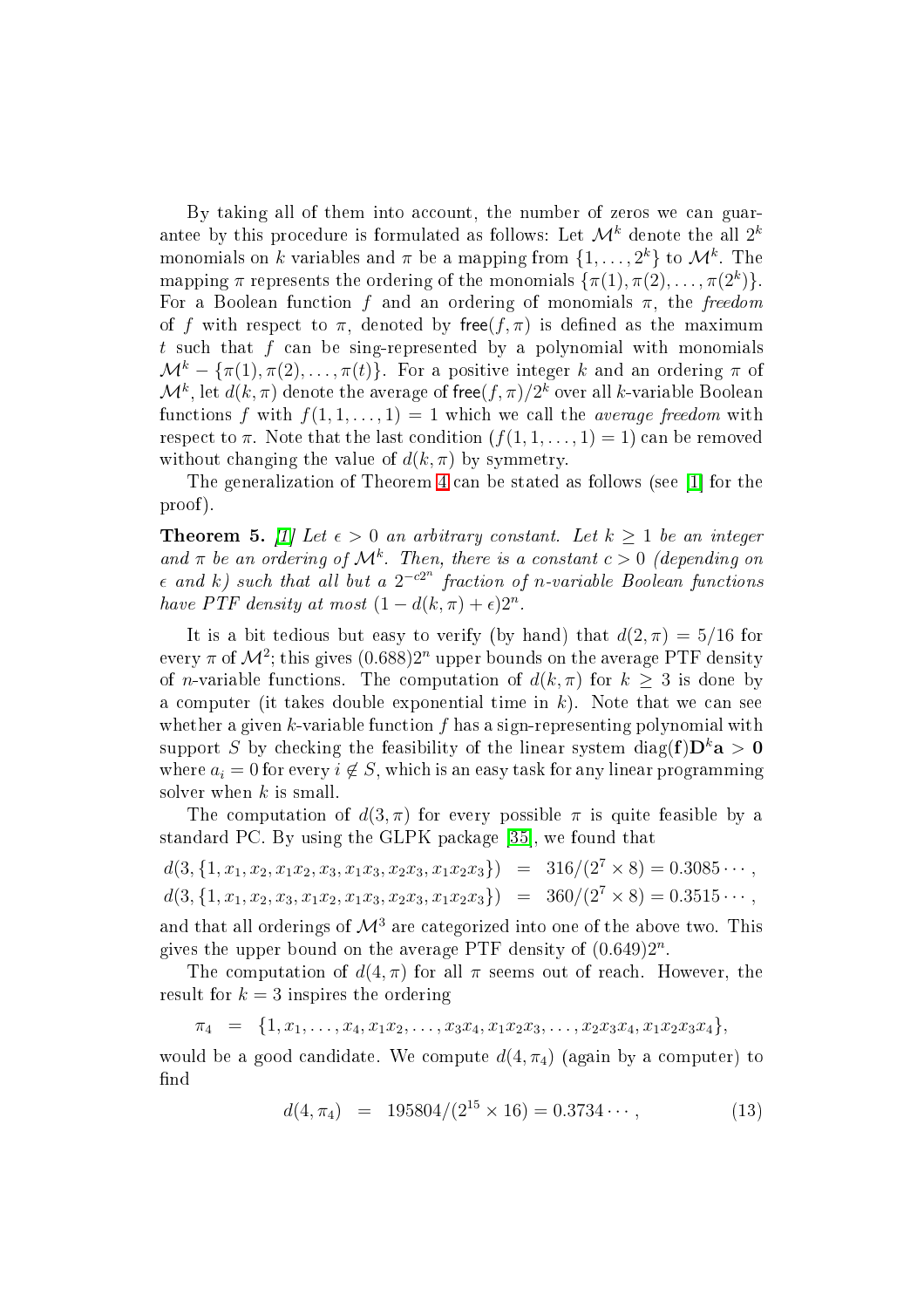which gives the upper bound of  $(0.627)2<sup>n</sup>$ . However, this is not the best.

We then computed the average freedom of 2000 randomly chosen orderings of  $\mathcal{M}^4$ , which took about two days on a standard PC. The best ordering we have found is

$$
\pi'_4 = \{1, x_1x_2x_3, x_1x_4, x_1x_3x_4, x_1x_2x_3x_4, x_3x_4, x_2x_4, x_3, x_1x_3, x_1x_4, x_1x_2, x_2x_3x_4, x_2x_3, x_2, x_4\},\
$$

<span id="page-24-0"></span>which has the average freedom of

$$
d(4, \pi'_4) = 200964/(2^{15} \times 16) = 0.3833\dots
$$
 (14)

Note that 8 (out of 2000) orderings have the same value. This immediately gives the following upper bound, whi
h is the best we have obtained so far.

Corollary 1. [1] Almost all Boolean functions on n variables have PTF density at most  $(0.617)2^n$ .

We provide verifiable data for Eqs.  $(13)$  and  $(14)$  on the web page [1]. These are the lists of polynomial representations of all 4-variable functions with maximum freedom with respect to the designated ordering. The cor-rectness of Eqs. [\(13\)](#page-23-0) and [\(14\)](#page-24-0) can be verified by hand in a several weeks, or by a computer in a few seconds. At the time of writing this article, we don't know whether  $\pi'_4$  is the best among all orderings of  $\mathcal{M}^4$  or not.

Apparently, our method would yield a better upper bound if we have more omputational resour
e (or more sophisti
ated algorithm for omputing the average freedom). A random sampling experiment suggests that  $1 - d(5, \pi_5)$ is around 0.598 where  $\pi_5$  is an obvious extension of  $\pi_4$ . A natural question is:

**Problem 6.** What is the best achievable bound obtained by this method?

### 5Con
luding Remarks

In this article, we review several recent attempts to use computers in various ways to obtain concrete results for the problems in computational complexity. Some of them are (at least partially) succeeded and some of them are not. We strongly hope that these approaches inspire a new idea on how to attack the difficult problems, especially the lower bound problems, in computational omplexity.

The last thing we mention is that the feasibility of checking the computer proofs. If a proof is "NP-type", i.e., a witness of an upper or lower bound is generated (like the one in Se
tion 4.2), then it seems no problems. However, if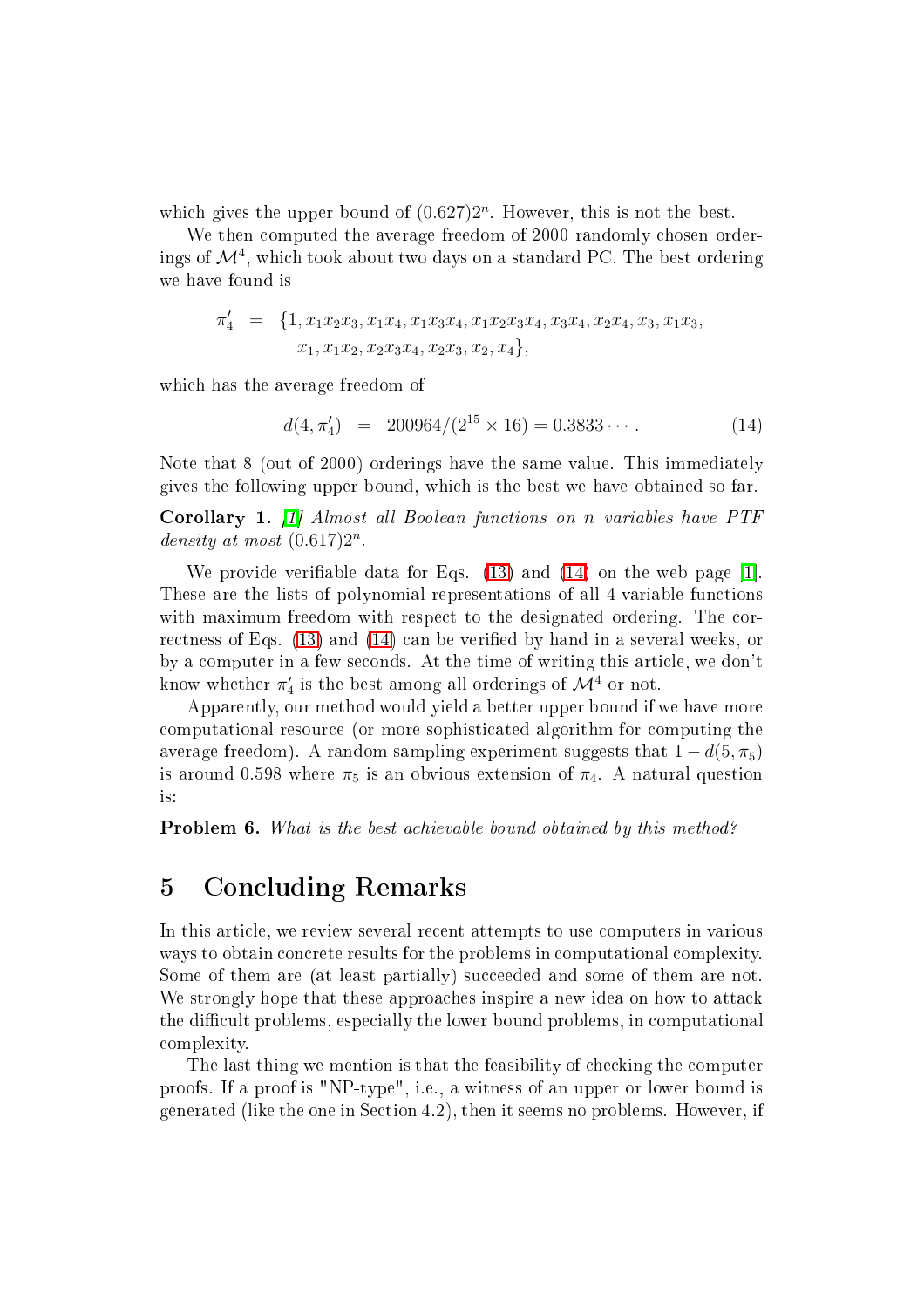a proof is "co-NP-type", i.e., the non-existence is verified by checking a huge number of cases (like the one in Section 3.3), this may be a problematic. One possible approa
h is to translate a omputer proof into a formal proof. A Coq proof of the Four Color Theorem by Gonthier [19] or an ongoing "Flyspeck" project [20] for the Kepler Conjecture is a nice example. However this would need a huge amount of work in general, and we do not have a good solution to this meta-problem.

- <span id="page-25-11"></span>[1] K. Amano, New Upper Bounds on the Average PTF Density of Boolean Functions, Manuscript, 2010 (available at http://www.cs.gunma-u.ac.jp/ amano/poly/index.html).
- <span id="page-25-3"></span><span id="page-25-2"></span>[2] K. Amano and A. Maruoka. On the Complexity of Depth-2 Circuits with Threshold Gates, Pro
. of MFCS '05, LNCS 3618, 107-118, 2005.
- <span id="page-25-10"></span>[3] K. Amano and A. Maruoka. Better Upper Bounds on the QOBDD Size of Integer Multiplication, *Disc. Appl. Math.*,  $155(10)$ :  $1224-1232$ , 2007.
- [4] K. Amano and J. Tarui. A Well-Mixed Function with Circuit Complexity  $5n \pm o(n)$ : Tightness of the Lachish-Raz-type Bounds, *Proc. of TAMC '08*, LNCS 4978, 342-350, 2008.
- <span id="page-25-8"></span><span id="page-25-5"></span>[5] A. Ambainis, Polynomial Degree vs. Quantum Query Complexity, J. Comput. Sys. Sci., 72(2), 220–238, 2006 (Earlier version in FOCS '03).
- <span id="page-25-9"></span>[6] K. Appel and W. Haken, Every Planar Map is Four Colorable. Part I. Discharging, *Illinois J. Math.*, 21,  $429-490$ , 1977.
- <span id="page-25-6"></span>[7] K. Appel, W. Haken and J. Koch, Every Planar Map is Four Colorable. Part II. Reducibility, *Illinois J. Math.*, 21, 491-567, 1977.
- [8] H. Barnum, M.E. Saks and Mario Szegedy, Quantum query complexity and semi-definite programming. *Proc. of CCC*  $0.9$ , 179-193, 2003.
- <span id="page-25-4"></span>[9] S. Basu, N. Bhatnagar, P. Gopalan and R.J. Lipton, Polynomials that Sign Represent Parity and Descartes Rule of Signs, *Computational Complexity*. 17(3), 377-406, 2008. (Earlier version in CCC '04)
- <span id="page-25-7"></span><span id="page-25-1"></span>[10] N. Blum, A Boolean Function Requiring  $3n$  Network Size, Theoret. Comput.  $Sci$ , 28, 337-345, 1984.
- <span id="page-25-0"></span>[11] B. Bollig, Integer Multiplication and the Complexity of Binary Decision Diagrams, *Bulletin of the EATCS*,  $98, 78-106, 2009$ .
- [12] R.E. Bryant, On the Complexity of VLSI Implementations and Graph Representations of Boolean Functions with Applications to Integer Multiplication. IEEE Trans. on Computers, 40, 205-213, 1991.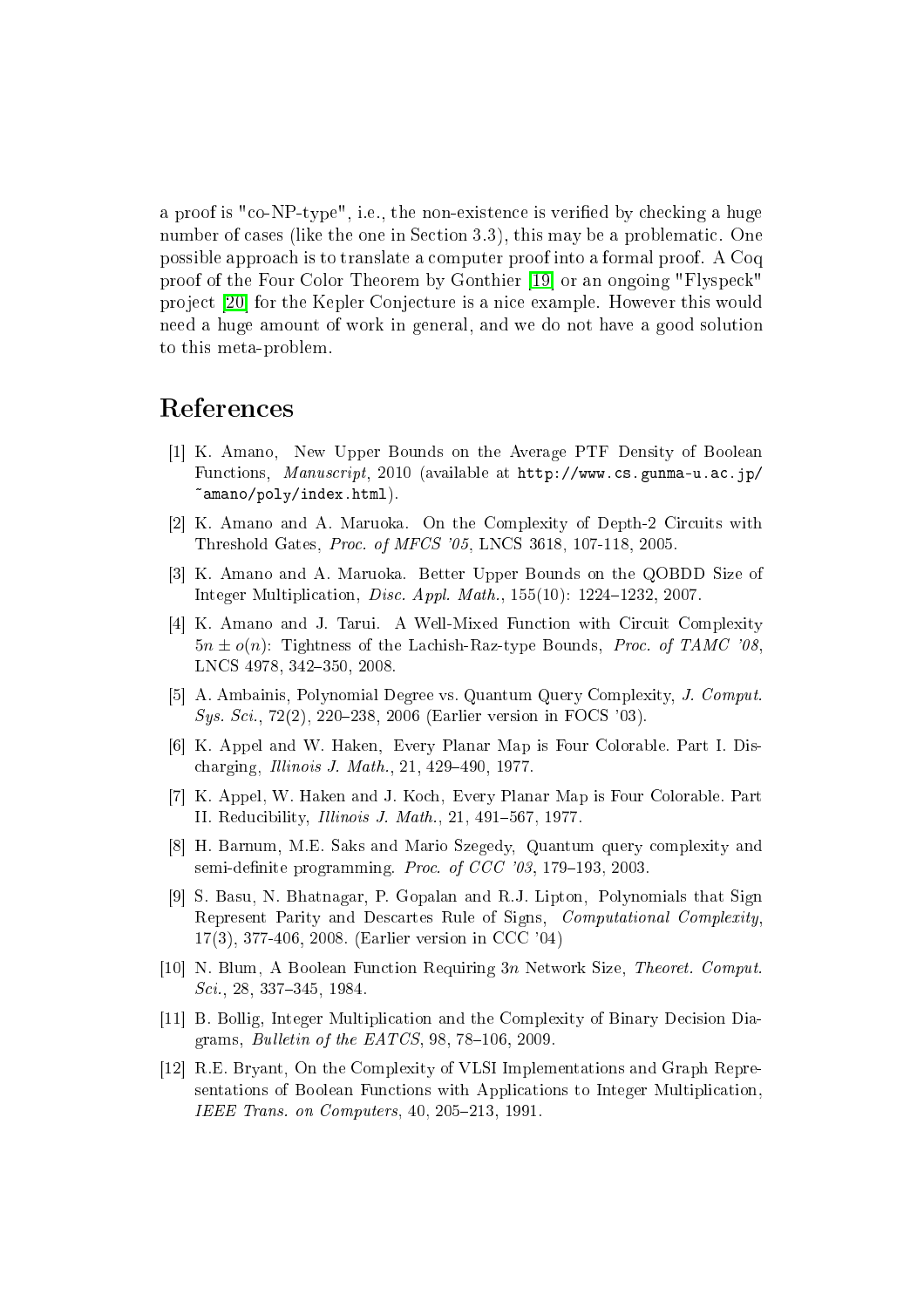- <span id="page-26-14"></span><span id="page-26-11"></span>[13] H. Buhrman and R. de Wolf, Complexity Measures and Decision Tree Complexity: A Survey, *Theoret. Comput. Sci.*, 288(1), 21-43, 2002.
- [14] T. Cover, Geometrical and Statistical Properties of Systems of Linear Inequalities with Applications in Pattern Recognition, IEEE Trans. Electronic  $Computers, EC-14(3), 326-334, 1965.$
- <span id="page-26-3"></span>[15] J. Forster, M. Krause, S. V. Lokam, R. Mubarakzjanov, N. Schmitt, H. Simon. Relations Between Communi
ation Complexity, Linear Arrangements, and Computational Complexity. Proc. of FSTTCS '01, 171-182, 2001.
- <span id="page-26-13"></span><span id="page-26-0"></span>[16] P. Frankl and Füredi, An Exact Result for 3-Graphs, *Discrete Math.*,  $50(2-3)$ , 323328, 1984.
- <span id="page-26-8"></span>[17] S.J. Friedman and K.J. Supowit, Finding the Optimal Variable Ordering for Binary Decision Diagrams, *IEEE Trans. Comput.*, 39, 710–713, 1990.
- <span id="page-26-15"></span>[18] H. Fukuhara, personal communication, 2010.
- <span id="page-26-16"></span>[19] G. Gonthier, Formal Proof – The Four-Color Theorem, Notices of the AMS,  $55(11)$ ,  $1382-1393$ ,  $2008$
- [20] T.C. Hales, J. Harrison, S. McLaughlin, T. Nipkow, S. Obua and R. Zumkeller, A Revision of the Proof of the Kepler Conjecture, Discrete Comput. Geom, 44, 134, 2010.
- <span id="page-26-6"></span><span id="page-26-5"></span>[21] J. Håstad, The Shrinkage Exponent of de Morgan Formulas is 2,  $SIAMJ$ .  $Comput., 27(1), 48–64, 1998.$
- <span id="page-26-7"></span>[22] P. Høyer, T. Lee, R. Sp̃alek Tight Adversary Bounds for Composite Functions, quant-ph/0509067, 2005.
- <span id="page-26-9"></span>[23] P. Høyer, T. Lee, R. Spalek Negative Weights Make Adversaries Stronger, Proc. of STOC '07, 526-535, 2007.
- <span id="page-26-10"></span>[24] P. Hrubes, S. Jukna, A. Kulikov and P. Pudlak, On Convex Complexity Measures, *Theoret. Comput. Sci.*, 411, 1842–1854, 2010.
- <span id="page-26-1"></span>[25] K. Iwama and H. Morizumi, An Explicit Lower Bound of  $5n-o(n)$  for Boolean Circuits, *Proc. of MFCS '02*, 353-364, 2002.
- [26] K. Iwama, O. Lachish, H. Morizumi and R. Raz, An Explicit Lower Bound of  $5n - o(n)$  for Boolean Circuits, *Manuscript*, (combined version of [25] and  $[34]$ , 2005.
- <span id="page-26-4"></span>[27] V.M. Khrapchenko, A Method of Determining Lower Bounds for the Complexity of  $\Pi$ -schemes, *Mathematicheskie Zametki*,  $10(1)$ , 83–92, 1971 (in Russian); English translation in *Mathematical Notes*,  $10(1)$ ,  $474-479$ ,  $1971$ .
- <span id="page-26-12"></span><span id="page-26-2"></span>[28] A. A. Kojevnikov, A. S. Kulikov and G. N. Yaroslavtsev, Finding Efficient Circuits Using SAT-solvers, *Proc. of SAT '09*, LNCS 5584, 32-44, 2009.
- [29] E. Kushilevits and E. Weinreb, On the Complexity of Communication Complexity, *Proc. of STOC '09*, 465-474, 2009.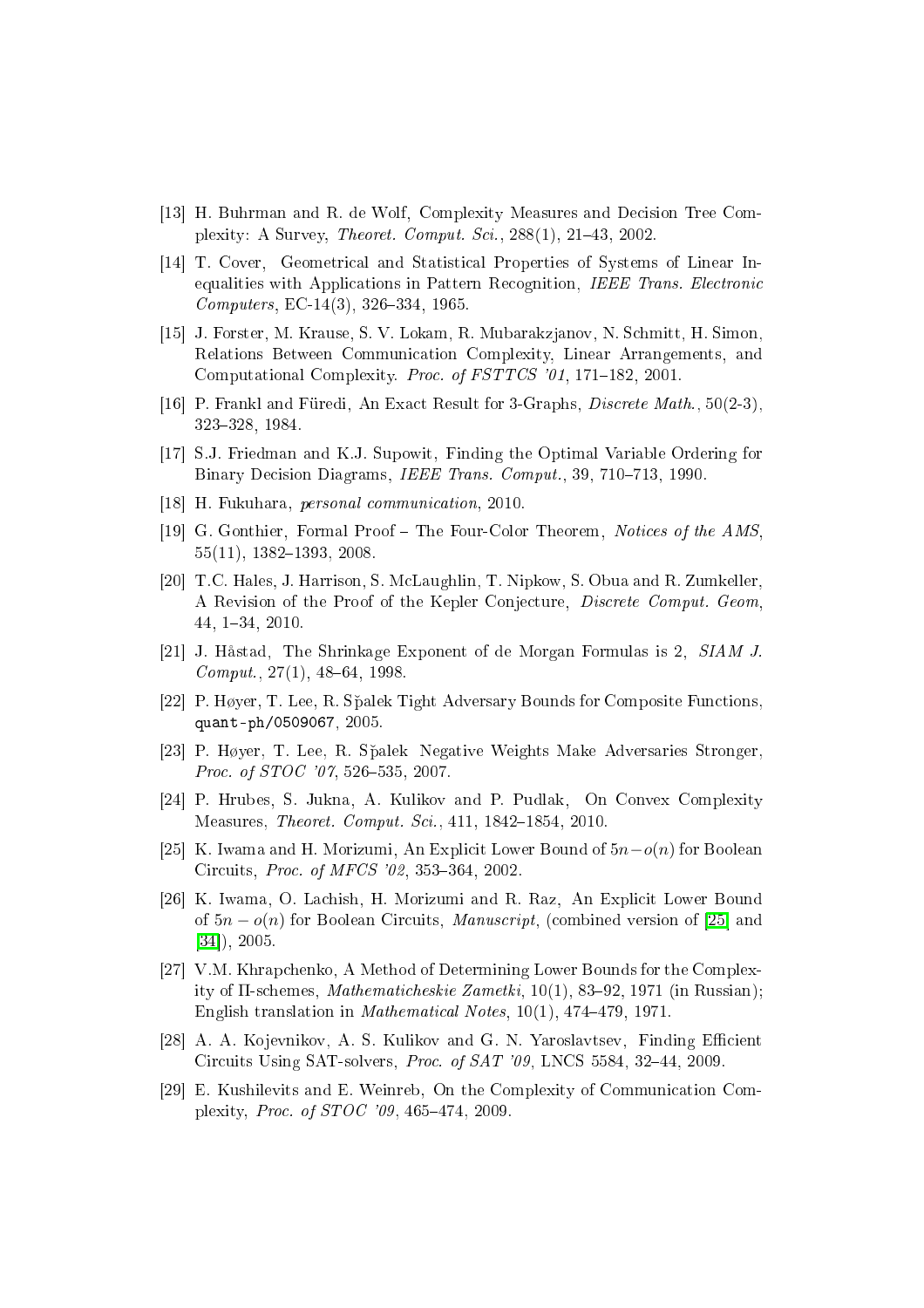- <span id="page-27-2"></span>[30] D. Knuth, The Art of Computer Programming: Volume 4, Fascicle 0: Introdu
tion to Combinatorial Algorithms and Boolean Fun
tions, Addison-Wesley, 2008.
- <span id="page-27-5"></span><span id="page-27-1"></span>[31] D. Knuth, The Art of Computer Programming: Volume 4, Fascicle 1: Bitwise Tricks & Techniques; Binary Decision Diagrams, Addison-Wesley, 2009.
- [32] S. Laplante, T. Lee and M. Szegedy, The Quantum Adversary Method and Classi
al Formula Size Lower Bounds, Computational Complexity, 15, 163 196, 2006. (Earlier version in CCC' 05).
- <span id="page-27-6"></span><span id="page-27-4"></span>[33] S. Laplante, F. Magniez, Lower Bounds for Randomized and Quantum Query Complexity using Kolmogorov Arguments, Proc. of CCC '04, 294-304, 2004.
- <span id="page-27-3"></span>[34] O. Lachish and R. Raz, Explicit Lower Bound of  $4.5n - o(n)$  for Boolean Circuits, Proc. of STOC '01, 399-408, 2001.
- <span id="page-27-9"></span>[35] A. Makhorin, The GLPK (GNU Linear Programming Kit) Package, available at http://www.gnu.org/software/glpk/.
- [36] K. Markström and J. Talbot, On the Density of 2-Colourable 3-Graphs in which any Four Points Span at Most Two Edges, J. Combin. Designs, 18(2), 105-114, 2009.
- <span id="page-27-12"></span><span id="page-27-8"></span>[37] M. Minsky and S. Papert, Perceptrons, MIT Press, Cambridge, 1988 (First edition appeared in 1968)
- <span id="page-27-7"></span>[38] N. Nisan and M. Szegedy, On the Degree of Boolean Functions as Real Polynomials, *Computational Complexity*, 4, 301-313, 1994.
- <span id="page-27-14"></span>[39] N. Nisan and A. Wigderson, On Rank vs. Communication Complexity, Com $binatorica, 15(4), 557-565, 1995.$  (Earlier version in FOCS '94)
- [40] R. O'Donnell, R. Servedio, Extremal Properties of Polynomial Threshold Functions, *J. Comput. Syst. Sci.*, 74(3), 298-312, 2008. (Earlier version in CCC'03)
- <span id="page-27-15"></span>[41] E. Oztop, An Upper Bound on the Minimum Number of Monomials Required to Separate Dichotomies of  $\{-1,1\}^n$ , Neural Computation, 18(12), 3119-3138, 2006.
- <span id="page-27-16"></span><span id="page-27-11"></span>[42] E. Oztop, Sign-representation of Boolean Functions using a Small Number of Monomials, Neural Networks, 22(7), 938-948, 2009.
- <span id="page-27-10"></span>[43] A. Razborov, Flag Algebras, *J. Symbolic Logic*,  $72(4)$ ,  $1239-1282$ ,  $2007$ .
- <span id="page-27-0"></span>[44] A. Razborov, On 3-Hypergraphs with Forbidden 4-Vertex Configurations, Manus
ript, 2008.
- <span id="page-27-13"></span>[45] R. Robertson, D.P. Sanders, P.D. Seymour and R. Thomas, The Four Colour Theorem, *J. Combin. Theory.*, Ser. B, 70, 2-44, 1997.
- [46] M.E. Saks, Slicing the Hypercubes, Surveys in Combinatorics, Cambridge University Press, 211-255, 1993.